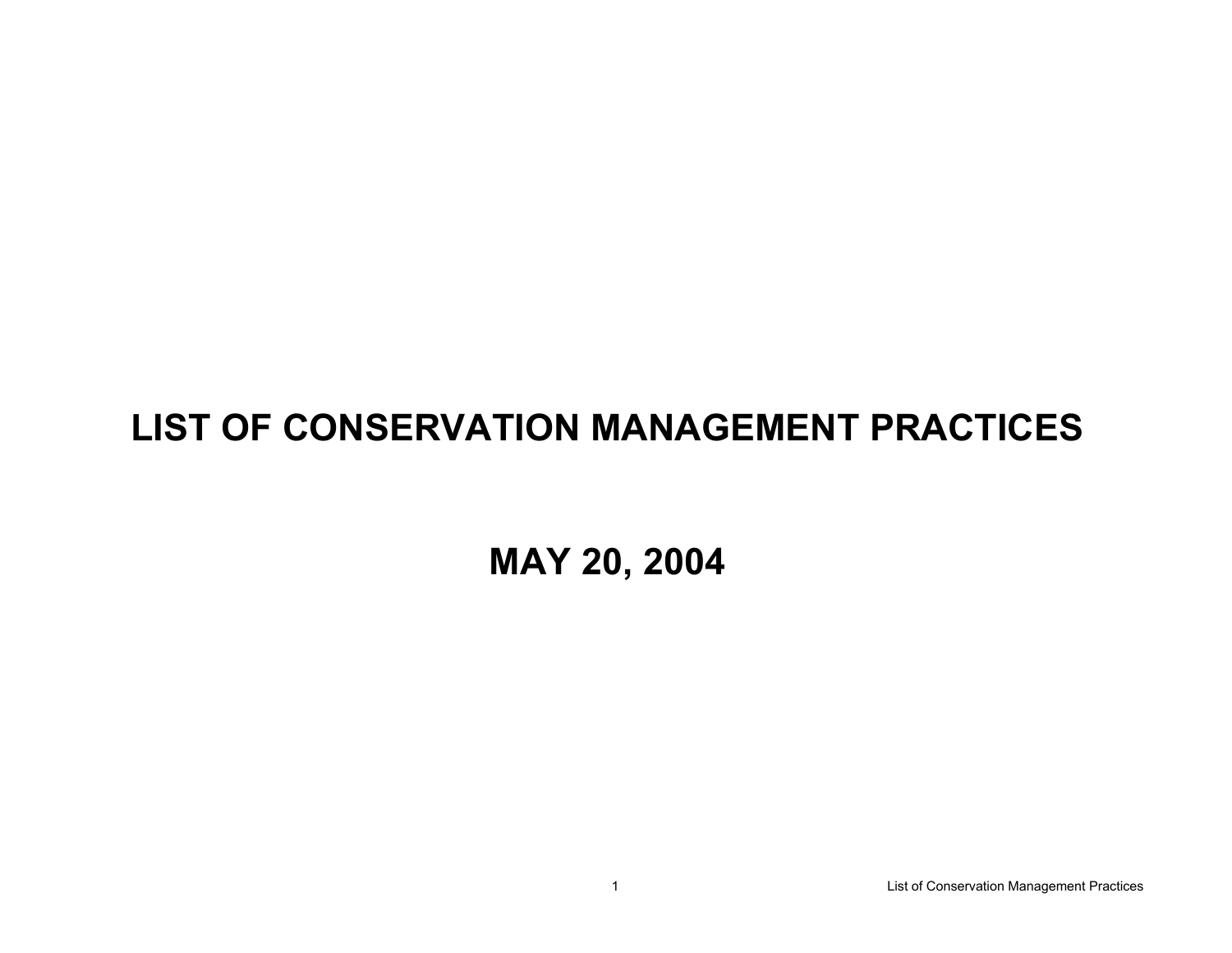**PRELIMINARY** 

## **CROPLAND -LAND PREPARATION / CULTIVATION**

| <b>Alternate Till</b>          | Rotate tillage leaving residue on<br>soil                                                                   | Tilling alternate rows for weed management allows for<br>approximately 50% reduction in field activity. Stabilizes<br>soil surface, reduces soil compaction                                                                                                                                                   | Tillage of alternate rows, of vineyard and orchards, thereby reducing<br>passes across field.                                                                                                                                                                                                                                                                                                                                                                                                                     |
|--------------------------------|-------------------------------------------------------------------------------------------------------------|---------------------------------------------------------------------------------------------------------------------------------------------------------------------------------------------------------------------------------------------------------------------------------------------------------------|-------------------------------------------------------------------------------------------------------------------------------------------------------------------------------------------------------------------------------------------------------------------------------------------------------------------------------------------------------------------------------------------------------------------------------------------------------------------------------------------------------------------|
| Bed-row size or spacing        | Increase or decrease the size of<br>the planting area bed (can be<br>done for field and permanent<br>crops) | Reduces the number of passes and soil disturbance by<br>increasing plant density/canopy thru reduction of row<br>width, overhead vineyard production systems,<br>containment of PM within canopy                                                                                                              | Planting multi- rows on a wide bed, e.g. tomatoes or melons 2- rows on<br>60", Narrow row planting of cotton can reduce two to three cultivation<br>passes; overhead vineyard system of vineyards can reduce cultivation<br>and pesticides by shading unwanted vegetation that reduces the need for<br>cultivation and pesticides, other planting systems may have similar<br>benefits, including but not limited to using 80" wide-bed system as well<br>as a 60"system for either cotton or vegetable planting. |
| <b>Chemigation/Fertigation</b> | Application of chemicals thru an<br>irrigation system                                                       | Each application reduces the need to travel in-field for<br>application purposes. Reduces the number of passes are<br>soil disturbance, increases efficiency for application                                                                                                                                  | During irrigation, add herbicide or fertilizer through water application;<br>also includes aerial application                                                                                                                                                                                                                                                                                                                                                                                                     |
| <b>Combined operations</b>     | To combine equipment, to<br>one pass                                                                        | Reduction in the number of passes necessary to cultivate<br>perform several operations during the land will result in fewer disturbances to the soil. Other<br>benefits are reduction of soil compaction and time to<br>prepare fields, both of which can be precursors to<br>additional tillage requirements | Combining cane cutting, discing and flat- furrowing in a single pass for<br>vineyards, use of one- pass till equipment in ground preparation or crop<br>tillage, cultivation and fertilization of field crop in a single pass                                                                                                                                                                                                                                                                                     |
| <b>Conservation irrigation</b> | To conserve the quantity of water<br>use, e.g.: drip, sprinkler,<br>buried/underground line                 | Conserves water, reduces weed population, which in turn<br>reduces the need for tillage and reduces soil compaction                                                                                                                                                                                           | Use drip, or buried line (including permanent or semi-permanent line) in<br>crop production, use of pressure bombs, water flow meters or soil<br>monitoring devices to avoid over-irrigation, using irrigation management<br>consultants, adopting the use of Evapo-transpiration factors                                                                                                                                                                                                                         |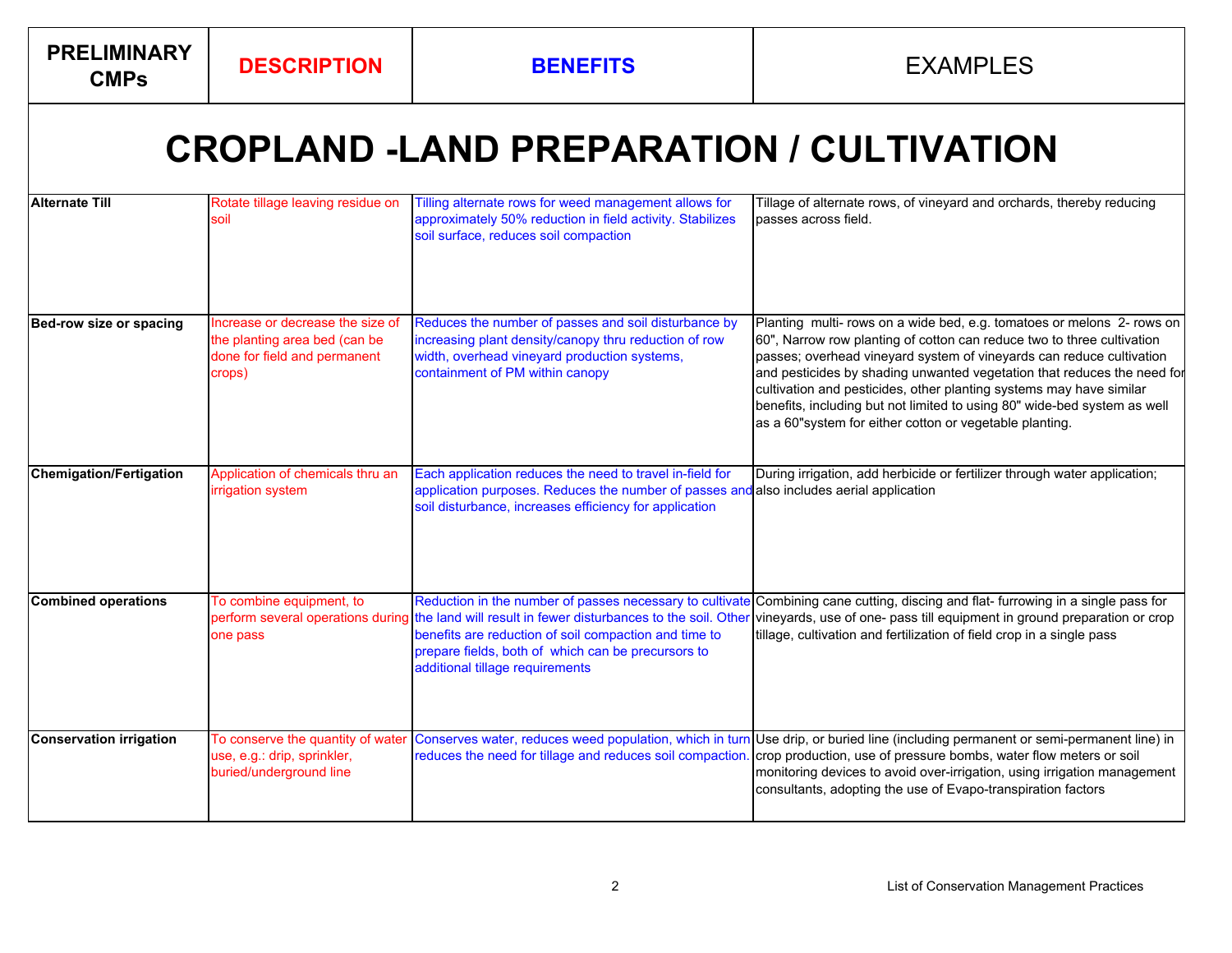| <b>PRELIMINARY</b><br><b>CMPs</b>                           | <b>DESCRIPTION</b>                                                                                                                                                                                                                                                              | <b>BENEFITS</b>                                                                                                                       | <b>EXAMPLES</b>                                                                                                                                                                                                          |
|-------------------------------------------------------------|---------------------------------------------------------------------------------------------------------------------------------------------------------------------------------------------------------------------------------------------------------------------------------|---------------------------------------------------------------------------------------------------------------------------------------|--------------------------------------------------------------------------------------------------------------------------------------------------------------------------------------------------------------------------|
| Conservation tillage (e.g.:<br>no tillage, minimum tillage) | Types of tillage that reduce loss<br>of soil and water in comparison to<br>conventional tillage                                                                                                                                                                                 | Reduces the number of passes, soil disturbance. It<br>improves soil because it retains plant residue and<br>increases organic matter. | Converting to no or low till operations, implement reduced till activities,<br>adding soil/ water amendments to improve resource and reduce tillage<br>needs                                                             |
| Cover crops                                                 | Use seeding or natural<br>vegetation/regrowth of plants to<br>cover soil surface                                                                                                                                                                                                | Reduces soil disturbance due to wind erosion and<br>entrainment.                                                                      | Plant or allow volunteer vegetation to grow in crop without tilling under<br>thereby reducing tillage and increasing stabilizing of that portion of soil                                                                 |
| Equipment<br>changes/Technological<br>improvements          | To modify the equipment such as<br>combines, cotton pickers, tilling<br>and harvesting equipment,<br>increase equipment size, modify<br>land planing and land leveling,<br>matching the equipment to row<br>spacing, grafting to new varieties<br>or technological improvements | Reduces the number of passes during an operation,<br>therefore reducing soil disturbance.                                             | Convert from conventional raisin operation to D.O.V. or overhead,<br>grafting to new varieties, increase harvester head size to reduce passes,<br>increase tillage equipment size to reduce passes and flame cultivation |
| <b>Fallowing land</b>                                       | temporary or permanent removal<br>from production. (e.g.: vineyard<br>pullout, Raisin Industry Diversion<br>program, wildlife/wetlands<br>conservation program)                                                                                                                 | Eliminates entire operation/passes or reduces activities.                                                                             | Leaving a portion of field untilled, Install an NRCS approved practice.                                                                                                                                                  |
| <b>Floor management</b>                                     | Smoothing and flattening the soil<br>surface after nut harvest to<br>remove post-harvest residue;<br>maintain clean, smooth, firm floor<br>throughout season by elimination<br>of disking                                                                                       | Reduces passes thru elimination of disking                                                                                            | Maintain level floor, chemical treatment, use one-pass tillage practices,<br>irrigation or otherwise firming of soil to prevent P.M.                                                                                     |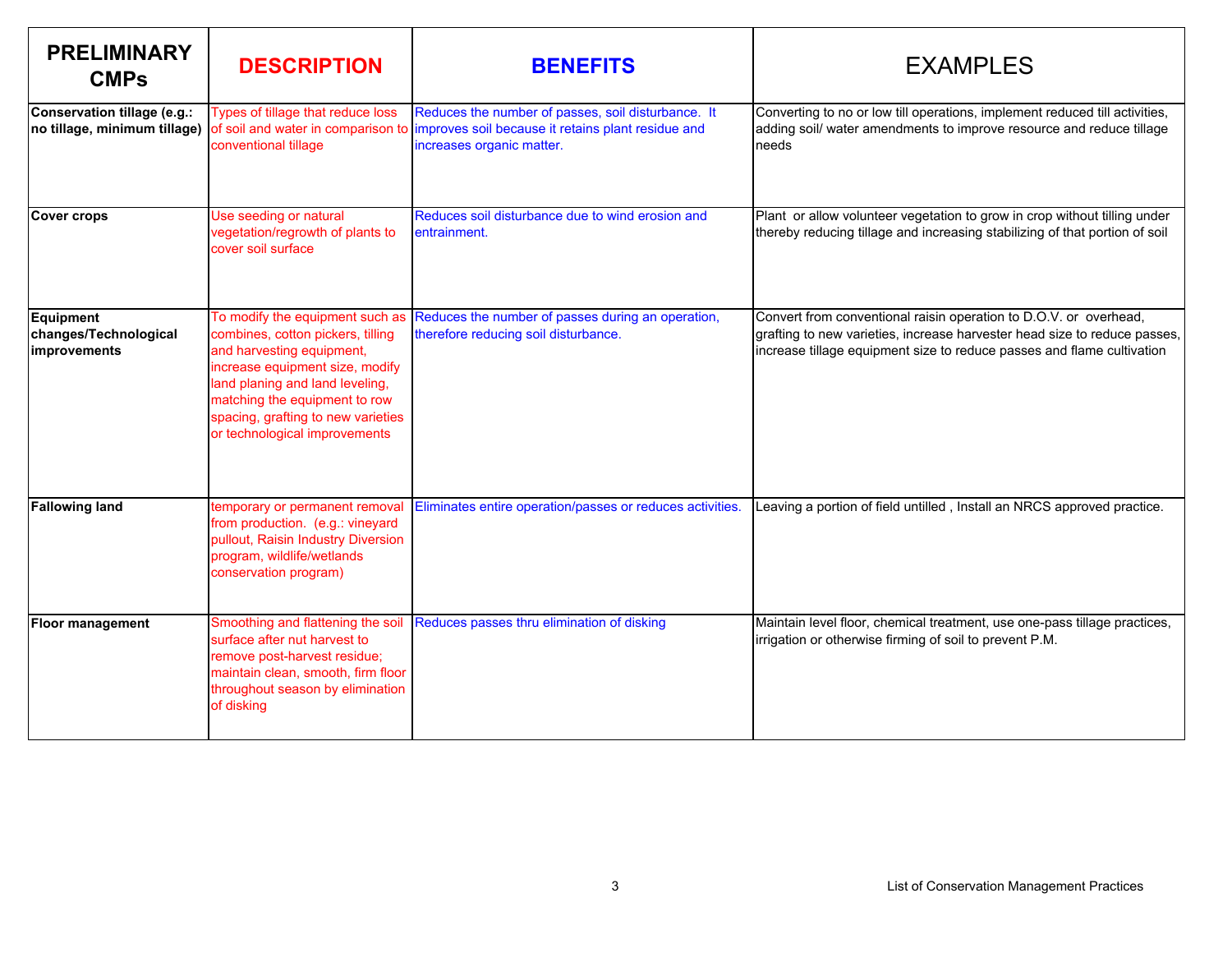| <b>PRELIMINARY</b><br><b>CMPs</b>           | <b>DESCRIPTION</b>                                                                                                                                             | <b>BENEFITS</b>                                                                                                                                                                                                                        | <b>EXAMPLES</b>                                                                                                                                                                                                                   |
|---------------------------------------------|----------------------------------------------------------------------------------------------------------------------------------------------------------------|----------------------------------------------------------------------------------------------------------------------------------------------------------------------------------------------------------------------------------------|-----------------------------------------------------------------------------------------------------------------------------------------------------------------------------------------------------------------------------------|
| <b>Integrated Pest</b><br><b>Management</b> | A decision process which uses a<br>combination of techniques<br>including organic, conventional,<br>biological farming practices to<br>suppress pests problems | Reduces use of herbicide/pesticide therefore reducing<br>number of passes for spraying, reduced soil compaction<br>reducing the need for additional tillage, creates beneficial<br>insect habitat, reducing the need for spray passes. | Monitoring crop for pests to accurately and effectively apply control<br>measures, use county Farm Advisor thresholds for spray timing,<br>incorporate biological practices into farming operation to reduce need for<br>spraying |
| <b>Mulching</b>                             | Applying or leaving plant residue<br>or other material to soil surface                                                                                         | competition thereby reducing tillage passes &<br>compaction.                                                                                                                                                                           | Reduces entrainment of PM due to winds, reduces weed May include organic material, gypsum, lime, humus, pre-plant ground<br>covers or plastic mulches for vegetables                                                              |
| <b>Night farming</b>                        | Operate at night where practical<br>when moisture levels are higher<br>and winds are lighter                                                                   | Decreases the concentration of PM emissions during<br>daytime, increased ambient humidity reduces PM during<br>high emissions periods                                                                                                  | Increased humidity increases soil surface moisture thereby helping<br>contain P.M. emissions from tillage.                                                                                                                        |
| Non tillage / Chemical<br>tillage           | Use flail mower, low volume<br>sprayers, use heat delivery<br>system (as harvest pre-<br>conditioner)                                                          | Reduces soil compaction, stabilizes soil through<br>elimination or reduction of soil tillage passes                                                                                                                                    | Leaving residue on surface after mowing, using pre-emergent or contact<br>herbicides, scorching of weeds or foliage, mulch to smother weed<br>competition. Semi-permanent crops e.g.: alfalfa will require no tillage.            |
| <b>Organic Practices</b>                    | Use biological control methods,<br>use non-chemical control<br>methods                                                                                         | Reduces chemical use, thereby reducing passes                                                                                                                                                                                          | Organic certification, biological controls mulches, humus,                                                                                                                                                                        |
| <b>Precision farming (GPS)</b>              | e.g.: GPS, using satellite<br>navigation to calculate position in<br>the field, therefore manage/treat<br>selective area                                       | Reduces overlap, allows operations during inclement<br>weather conditions and at night.                                                                                                                                                | Install overlap reduction technology, pass markers, variable rate<br>application technology, use petiole and soil sampling to reduce<br>unnecessary applications                                                                  |
| <b>Time of planting</b>                     | To modify the time of planting                                                                                                                                 | Assists in distributing PM10 emissions to a period when<br>there's less PM concentration.                                                                                                                                              | When possible plant early season, i.e. tomatoes, sugar beets,<br>vegetables, some tree varieties, includes seasonality and time of day.                                                                                           |
| <b>Transgenic crops</b>                     | Use of GMO or Transgenic crops                                                                                                                                 | Reduces need for tillage or cultivation operations,<br>reduces soil disturbance.                                                                                                                                                       | May include genetically altered seed, nematode resistant rootstock,<br>grafting                                                                                                                                                   |
| <b>Transplanting</b>                        | Planting plants already in a<br>growth state                                                                                                                   | Reduces soil disturbance and number of passes<br>compared to using seeding                                                                                                                                                             | Instead of direct seeding, use transplants to avoid tillage; viable in<br>vegetable crops                                                                                                                                         |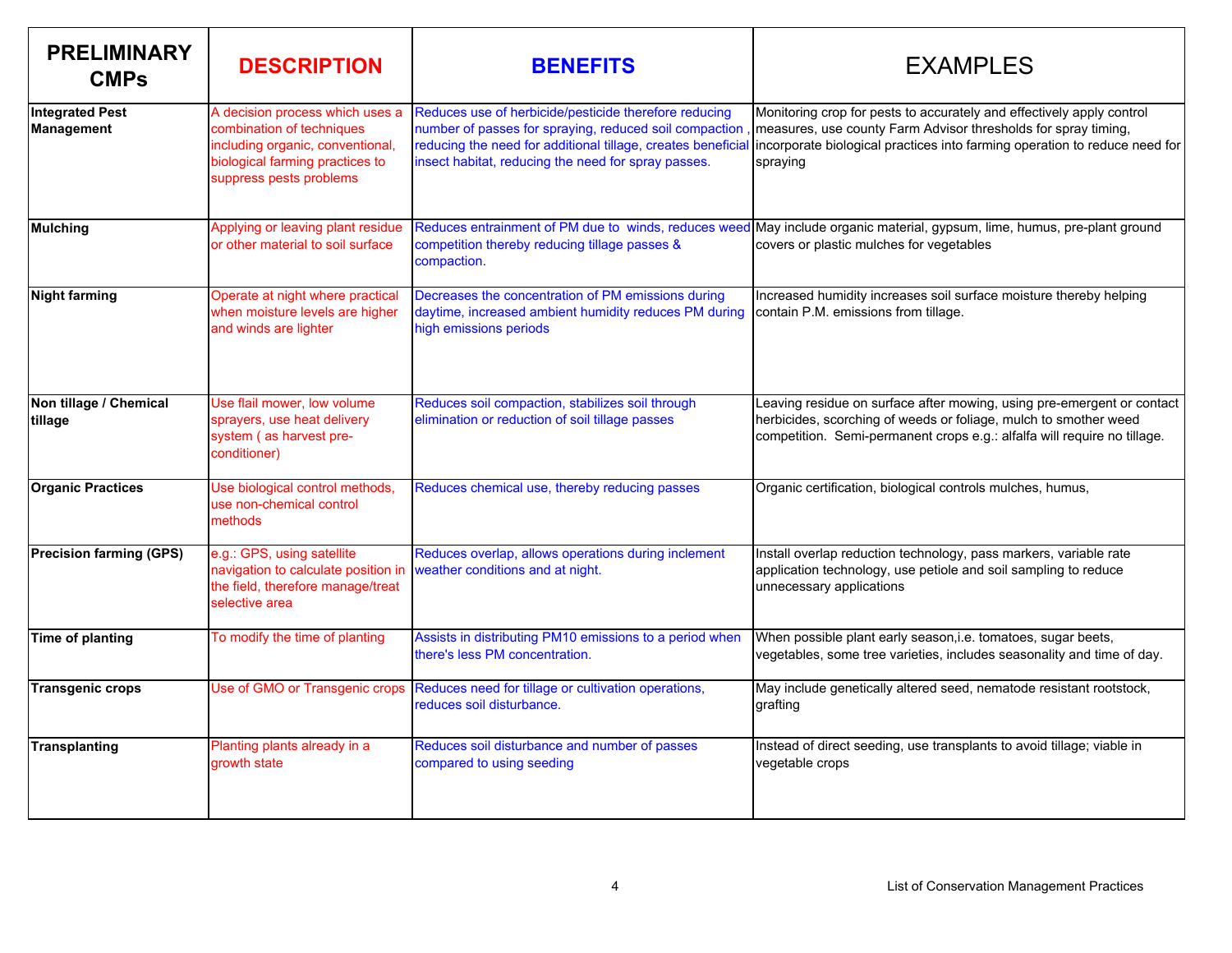| <b>PRELIMINARY</b><br><b>CMPs</b>                                   | <b>DESCRIPTION</b>                                                                                                                                                                                                                                     | <b>BENEFITS</b>                                                                                                                                | <b>EXAMPLES</b>                                                                                                                                                                                                                               |
|---------------------------------------------------------------------|--------------------------------------------------------------------------------------------------------------------------------------------------------------------------------------------------------------------------------------------------------|------------------------------------------------------------------------------------------------------------------------------------------------|-----------------------------------------------------------------------------------------------------------------------------------------------------------------------------------------------------------------------------------------------|
|                                                                     |                                                                                                                                                                                                                                                        | <b>CROPLAND-HARVEST</b>                                                                                                                        |                                                                                                                                                                                                                                               |
| <b>Baling/Large Balers</b>                                          | Using balers to harvest crop                                                                                                                                                                                                                           | Reduce P.M. emissions from chopping, truck passes,<br>residue burning                                                                          | Bale forage, grain stubble, or crop residue                                                                                                                                                                                                   |
| <b>Combined operations</b>                                          | To combine equipment,<br>performing several operations<br>during one pass                                                                                                                                                                              | Reduction in number of passes necessary to harvest the<br>crop, will result in fewer disturbances to the soil and<br>reduced soil compaction.  | Boll buggys, bankout wagons, bulk movement of commodity from field,<br>gondolas, combined shredding and incorporation                                                                                                                         |
| Continuous tray/D.O.V.,<br>New drying techniques for<br>dried fruit | Any technology to reduce labor<br>and tillage                                                                                                                                                                                                          | Reduces the number of equipment passes, field entry,<br>and soil erosion                                                                       | Will reduce passes in field because of change in technology to dry fruit,<br>i.e. terracing and throwing back in raisin operation                                                                                                             |
| <b>Equipment</b><br>changes/Technological<br>improvements           | To modify the equipment such as<br>combines, cotton pickers, tilling<br>and harvesting equipment,<br>increase equipment size, modify<br>land planing and land leveling,<br>matching the equipment to row<br>spacing, and technological<br>improvements | Reduces the number of passes during an operation,<br>therefore reducing soil disturbance.                                                      | Convert cotton operation from 2 to 4 or greater. Convert from<br>conventional raisin operation to D.O.V. or overhead, changing variety,<br>increase harvester head size to reduce passes, increase tillage<br>equipment size to reduce passes |
| <b>Fallowing land</b>                                               | temporary or permanent removal<br>from production. (e.g.: vineyard<br>pullout, Raisin Industry Diversion<br>program, wildlife/wetlands<br>conservation program)                                                                                        | Eliminates entire operation/passes or reduces activities.                                                                                      | remove or leave out an area of farm from planting to reduce need for<br>tillage pesticide application, harvest requirements                                                                                                                   |
| Floor management                                                    | Smoothing and flattening the soil<br>surface after nut harvest to<br>remove post-harvest residue;<br>maintain clean, smooth, firm floor<br>throughout season by elimination<br>of disking                                                              | Allows for proper calibration of harvest equipment to<br>reduce soil surface disturbance.                                                      | Maintain level floor, chemical treatment, use one-pass tillage practices,<br>irrigation or otherwise firming of soil to prevent P.M.                                                                                                          |
| <b>Green Chop</b>                                                   | The harvesting of a forage crop<br>without allowing it to dry in the<br>field.                                                                                                                                                                         | Reduces multiple equipment passes in-field, reduces soi<br>disturbance, reduces soil compaction, reduces dust<br>emissions from dry materials. | Alfalfa, winter forage, silage corn.                                                                                                                                                                                                          |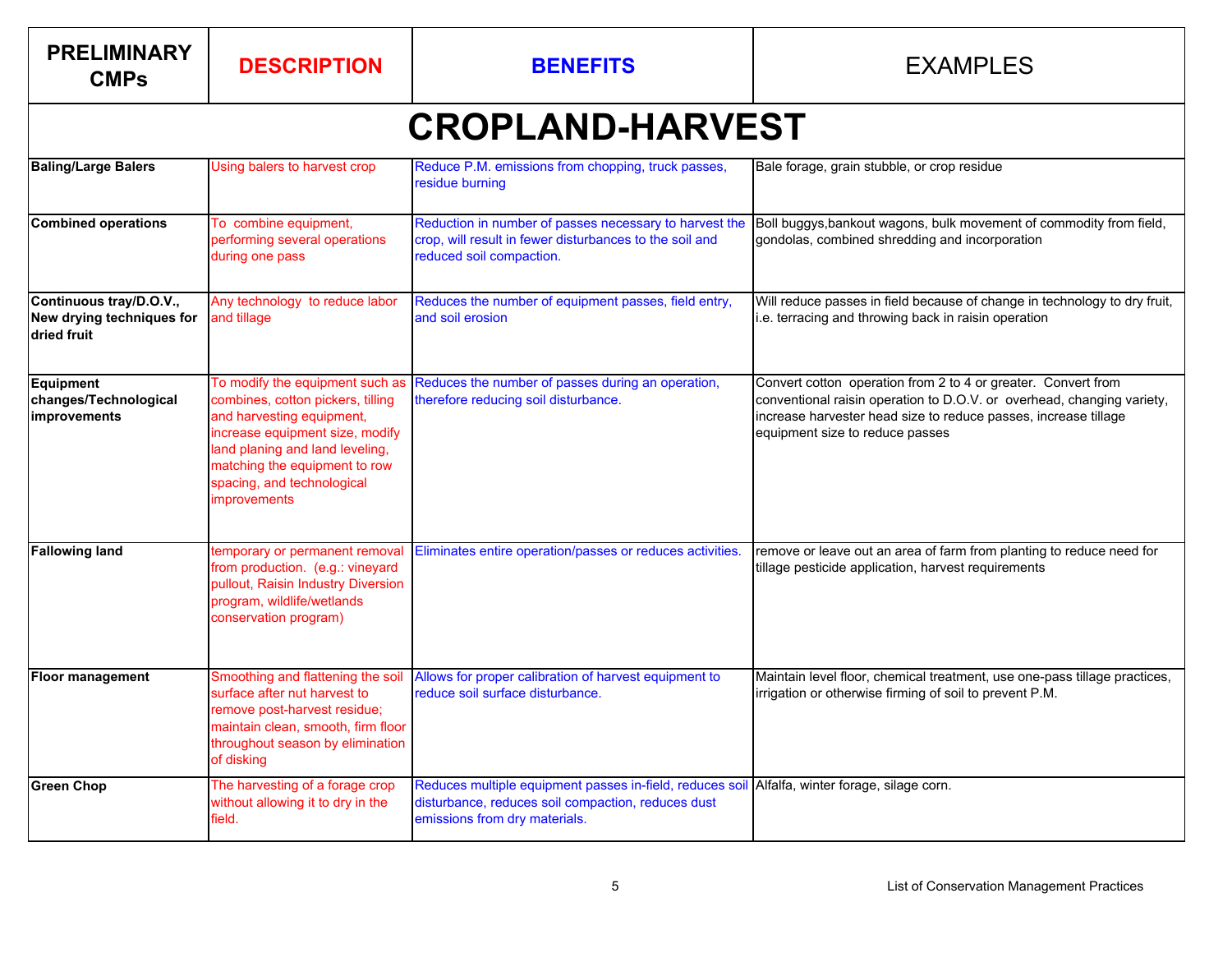| <b>PRELIMINARY</b><br><b>CMPs</b>      | <b>DESCRIPTION</b>                                                                                      | <b>BENEFITS</b>                                                                                      | <b>EXAMPLES</b>                                                                                                 |
|----------------------------------------|---------------------------------------------------------------------------------------------------------|------------------------------------------------------------------------------------------------------|-----------------------------------------------------------------------------------------------------------------|
| <b>Hand harvesting</b>                 | Harvesting crop by hand                                                                                 | Reduces soil disturbance due to machinery passes.                                                    | use where practical, may be the only option for fresh fruit and vegetables                                      |
| <b>Night Harvesting</b>                | night, or at times of high humidity. thereby reducing emissions.                                        | Implementing cultural practices at Reduces P.M. by operating when ambient air is moist,              | Increased humidity may increase soil surface moisture thereby helping<br>contain P.M. emissions from tillage.   |
| No burning                             | Switching to a crop/system that<br>would not require waste burning                                      | Reduces emissions associated with burning                                                            | Non- burning may include eliminating burning of paper tray drying<br>materials                                  |
| <b>Pre-Harvest soil</b><br>preparation | Applying a light amount of water<br>or stabilizing material to soil prior<br>to harvest (when possible) | Reduces P.M. emissions at harvest                                                                    | A light application of water to soil prior to garlic harvest, to help control<br>dust.                          |
| <b>Shed Packing</b>                    | Packing commodities in a<br>covered or closed area                                                      | Reduces field traffic, thereby reducing P.M. emissions                                               | Moving crops out of field, by way of bulk transport systems, to a<br>designated pack area.                      |
| Shuttle system/larger<br>lcarrier      | multiple bin/trailer                                                                                    | Haul multiple or larger trailers/bins per trip thereby<br>reducing emissions through reduced passes. | Boll buggys, cotton modules versus trailers, bankout wagons, gondolas,<br>bulk movement of commodity from field |

#### **CROPLAND-OTHER**

| <b>Alternate Till</b>           | Rotate tillage, leaving residue on<br>soil                                                                                                                               | Tilling alternate rows for weed management allows for<br>approximately 50% reduction in field activity. Stabilizes<br>soil surface, reduces soil compaction, reduces windblown<br>dust. | Tillage of alternate rows, of vineyard and orchards, thereby reducing<br>passes across field.                                                                                           |
|---------------------------------|--------------------------------------------------------------------------------------------------------------------------------------------------------------------------|-----------------------------------------------------------------------------------------------------------------------------------------------------------------------------------------|-----------------------------------------------------------------------------------------------------------------------------------------------------------------------------------------|
| <b>Application Efficiencies</b> | Use compact, low volume, or<br>concentrate quantity with spray<br>equipment, aerial applications,<br>use micro-heads or infrared spot<br>sprayer, electrostatic sprayers | Reduces soil compaction, passes, and chemical usage                                                                                                                                     | Low volume sprayer heads, photosynthetic i.d heads, hand-spot<br>spraying, variable rate applicators & shielded sprayers, to reduce spray<br>emissions and apply spray to desired pest. |
| <b>Baling/Large Balers</b>      | Using balers to harvest crop                                                                                                                                             | Reduce P.M. emissions from chopping, truck passes,<br>residue burning                                                                                                                   | Bale forage, grain stubble, or crop residue.                                                                                                                                            |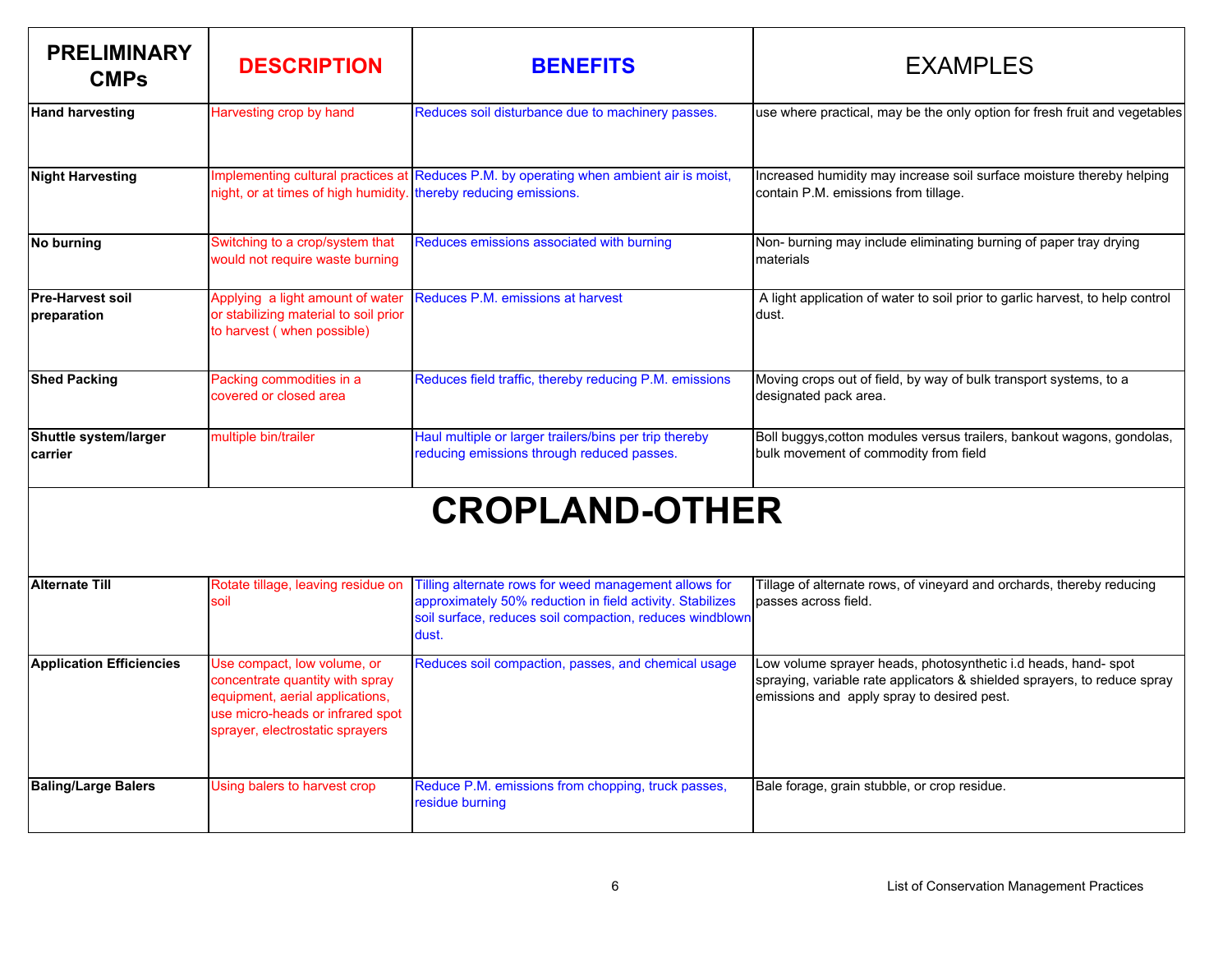| <b>PRELIMINARY</b><br><b>CMPs</b>    | <b>DESCRIPTION</b>                                                                                                                                              | <b>BENEFITS</b>                                                                                                                                                                                                                        | <b>EXAMPLES</b>                                                                                                                                                                                                                                                                           |
|--------------------------------------|-----------------------------------------------------------------------------------------------------------------------------------------------------------------|----------------------------------------------------------------------------------------------------------------------------------------------------------------------------------------------------------------------------------------|-------------------------------------------------------------------------------------------------------------------------------------------------------------------------------------------------------------------------------------------------------------------------------------------|
| <b>Bulk materials control</b>        | Minimize visible dust emissions<br>from bulk materials                                                                                                          | Reduces entrainment of fugitive dust                                                                                                                                                                                                   | To apply water or suitable chemical/organic, or cover the bulk materials<br>with tarps, plastic or suitable material, or construct wind barriers<br>surrounding the bulk materials                                                                                                        |
| Chemigation/<br>Fertigation          | Application of chemicals thru an<br>irrigation system                                                                                                           | Each application reduces the need to travel in-field for<br>application purposes. Reduces the number of passes<br>and soil disturbance, increases efficiency for application                                                           | During irrigation, add herbicide or fertilizer through water application;<br>also includes aerial application.                                                                                                                                                                            |
| <b>Conservation irrigation</b>       | To conserve the quantity of water<br>use, e.g.: drip, sprinkler,<br>buried/underground line                                                                     | Conserves water, reduces weed population, which in turn<br>reduces the need for tillage and reduces soil compaction                                                                                                                    | Use drip, or buried line (including permanent or semi-permanent line) in<br>crop production, use of pressure bombs, water flow meters or soil<br>monitoring devices to avoid over-irrigation, using irrigation management<br>consultants, adopting the use of Evapo-transpiration factors |
| <b>Cover crops</b>                   | Use seeding or natural<br>vegetation/regrowth of plants to<br>cover soil surface                                                                                | Reduces soil disturbance due to wind erosion and<br>entrainment, improves water penetration, increases<br>organic matter, improves soil tilth                                                                                          | Plant or allow volunteer vegetation to grow in crop without tilling under<br>thereby reducing tillage and increasing stabilizing of that portion of soil                                                                                                                                  |
| <b>Fallowing land</b>                | temporary or permanent removal<br>from production. (e.g.: vineyard<br>pullout, Raisin Industry Diversion<br>program, wildlife/wetlands<br>conservation program) | Eliminates entire operation/passes or reduces activities.                                                                                                                                                                              | Remove or leave out an area of farm from planting to reduce need for<br>tillage pesticide application, harvest requirements                                                                                                                                                               |
| Grinding/Chipping/<br>Shredding      | Grinding prunings and orchard<br>removals, instead of burning,<br>incorporate to soil, to reduce<br>emissions                                                   | Reducing P.M. from burning crop residues.                                                                                                                                                                                              | Using Bio-mass, chippers rather than burning to grind broken or downed<br>limbs, flailing of vegetation instead of tilling, send prunings, and/or<br>orchard removal material to power co-gen plants, compost residue and<br>use for soil amendment, or, incorporate into soil.           |
| <b>Integrated Pest</b><br>Management | A decision process which uses a<br>combination of techniques<br>including organic, conventional,<br>biological farming practices to<br>suppress pests problems  | Reduces use of herbicide/pesticide therefore reducing<br>number of passes for spraying, reduced soil compaction<br>reducing the need for additional tillage, creates beneficial<br>insect habitat, reducing the need for spray passes. | Monitoring crop for pests to accurately and effectively apply control<br>measures, use county Farm Advisor thresholds for spray timing                                                                                                                                                    |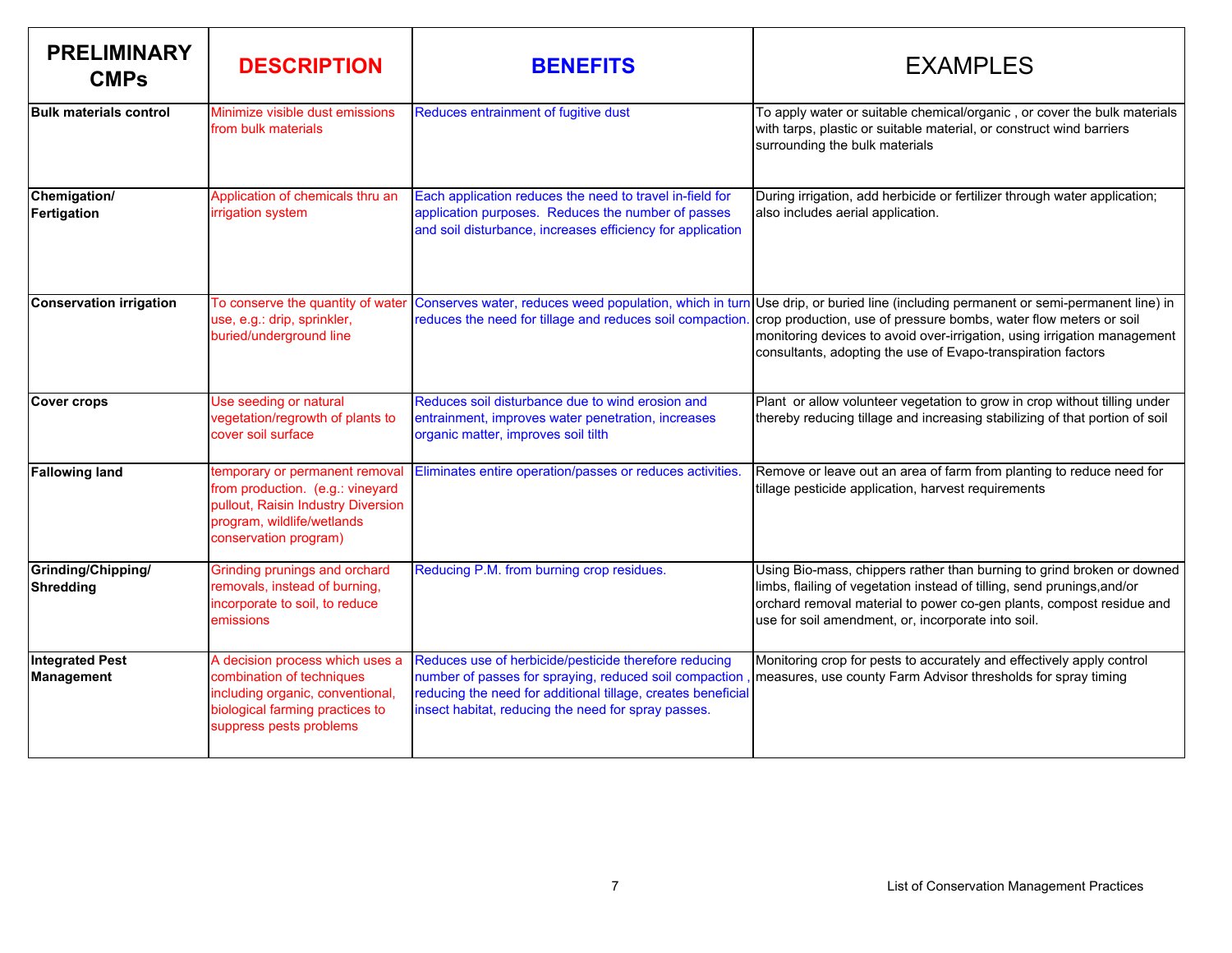| <b>PRELIMINARY</b><br><b>CMPs</b> | <b>DESCRIPTION</b>                                                                                                                | <b>BENEFITS</b>                                                                                                                                                 | <b>EXAMPLES</b>                                                                                                                                                   |
|-----------------------------------|-----------------------------------------------------------------------------------------------------------------------------------|-----------------------------------------------------------------------------------------------------------------------------------------------------------------|-------------------------------------------------------------------------------------------------------------------------------------------------------------------|
| <b>Irrigation Power Units</b>     | Use cleaner burning engines,<br>electric motors (CMP only<br>applicable if engines are cleaner<br>than current rule requirements) | Reduces P.M. and NOx emissions.                                                                                                                                 | New Tier II engines, electric motor, other alternative fuels.                                                                                                     |
| <b>Mulching</b>                   | Applying plant residue or other<br>material to soil surface or<br>incorporating into soil.                                        | Reduces entrainment of PM due to winds, reduces weed<br>competition thereby reducing passes, compaction.                                                        | May include organic material, gypsum, lime, humus, pre-plant ground<br>covers                                                                                     |
| <b>Night farming</b>              | Operate at night where practical<br>when moisture levels are higher<br>and winds are lighter                                      | Decreases the concentration of PM emissions during<br>daytime, increased ambient humidity reduces PM during<br>high emissions periods, reduces PM10 precursors. | Increased humidity increases soil surface moisture thereby helping<br>contain P.M. emissions from tillage. Night time spraying.                                   |
| No burning                        | Switching to a crop/system that<br>would not require waste burning                                                                | Reduces practices associated with pruning and chipping                                                                                                          | Non- burning may include; pesticide and seed containers, weeds,<br>prunings, other residual crop residues.                                                        |
| Non tillage / Chemical<br>tillage | Use flail mower, low volume<br>sprayers, e.g.: use heat delivery<br>system for cotton defoliation                                 | Reduces soil compaction, stabilizes soil through<br>elimination or reduction of soil tillage passes                                                             | Leaving residue on surface after mowing, using pre-emergent or contact<br>herbicides, scorching of weeds instead of tilling, mulch to smother weed<br>competition |
| <b>Organic Practices</b>          | Use biological control methods,<br>use non-chemical control<br>methods                                                            | Reduces chemical use                                                                                                                                            | Organic certification, biological controls mulches, humus.                                                                                                        |
| <b>Permanent Crops</b>            | crop                                                                                                                              | Having an established permanent Reduces incidence of wind blown dust                                                                                            | Trees, Vines or certain semi-permanent field crops                                                                                                                |
| <b>Reduced pruning</b>            | Reduce frequency of pruning<br>(e.g.: one time per year, or every<br>other year)                                                  | Reduces soil disturbance due to machinery passes and<br>reduce fuel use.                                                                                        | Topping, hedging, alternate row pruning, alternate year pruning                                                                                                   |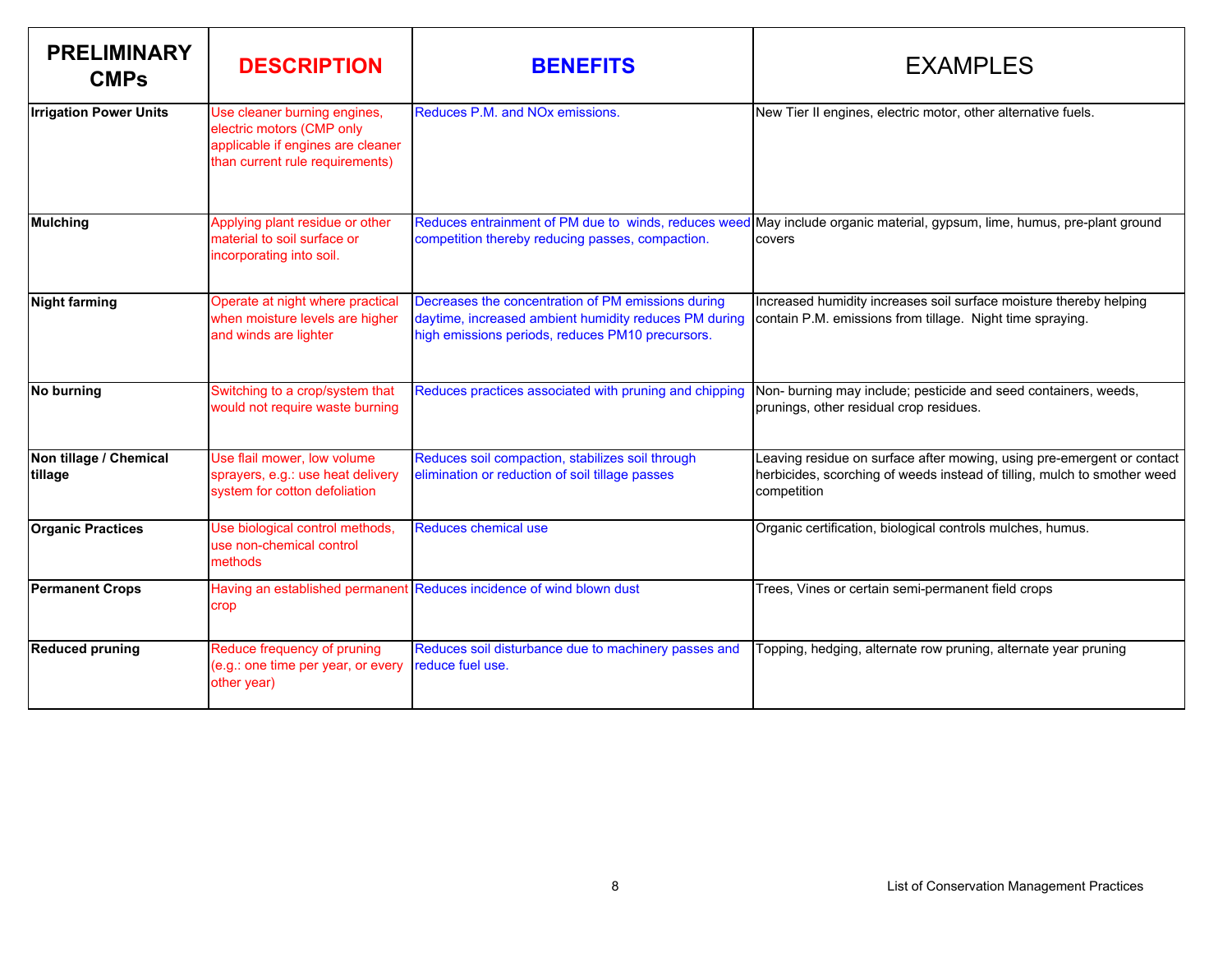| <b>PRELIMINARY</b><br><b>CMPs</b>               | <b>DESCRIPTION</b>                                                                                                                  | <b>BENEFITS</b>                                                         | <b>EXAMPLES</b>                                                                                                                                                           |
|-------------------------------------------------|-------------------------------------------------------------------------------------------------------------------------------------|-------------------------------------------------------------------------|---------------------------------------------------------------------------------------------------------------------------------------------------------------------------|
| Soil amendments                                 | Organic or chemical materials<br>applied to the soil for<br>improvement (e.g.: gypsum, lime,<br>polyacrilamide)                     | Increase moisture retention, reduce soil compaction,<br>stabilize soil. | May include Organic material, gypsum, lime, humus, pre-plant ground<br>covers                                                                                             |
| Soil incorporation                              | Disking residues and/or soil<br>incorporation of residue                                                                            | Reduces emissions from burning.                                         | May include discing of chips or crop residue at site, movement to other<br>points on farm or other farms for incorporation, use chips or grindings for<br>bio-mass, humus |
| Sulfur - reduction or<br>elimination of dusting | Organic chemical used to control Reduced dry particulates.<br>disease in crop, ornamental and<br>home and gardens                   |                                                                         | Control disease through alternative measures such as, wettable sulfur,<br>biological or other controls                                                                    |
| Surface roughening                              | Leaving soil surface as it stands<br>or clods of soil when fallow,<br>preparing planting surface<br>perpendicular to wind direction | Reduces entrainment of PM due to winds                                  | Till perpendicular to predominate wind direction. Can be used in the SJV<br>especially during the high wind period such as March - June to reduce<br>geologic emissions.  |
| <b>Transgenic crops</b>                         | Use "herbicide-ready"                                                                                                               | Reduces soil disturbance and weeding passes, and<br>lessens drift.      | May include genetically altered seed, nematode resistant rootstock,<br>grafting                                                                                           |
| <b>Wind barrier</b>                             | Artificial or vegetative wall/fence<br>that disrupts the erosive flow of<br>wind over unprotected land                              | Reduces entrainment of PM due to winds                                  | Plant various wind breaks around farmstead with plants such as,<br>oleanders, euclypyus, juniper native grass.                                                            |
| <b>CROPLAND- UNPAVED ROADS</b>                  |                                                                                                                                     |                                                                         |                                                                                                                                                                           |

| <b>Chips / Mulches</b>   | Application of any non-toxic                                                                                                                                                          | Reduces entrainment of fugitive dust | Application of suppressant to areas meeting the vehicle trips per day |
|--------------------------|---------------------------------------------------------------------------------------------------------------------------------------------------------------------------------------|--------------------------------------|-----------------------------------------------------------------------|
| <b>Organic Materials</b> | chemical or organic dust<br>suppressant which meets any                                                                                                                               |                                      | threshold                                                             |
| <b>Polymers</b>          | specification required by any                                                                                                                                                         |                                      |                                                                       |
| <b>Road oil</b>          | federal, state, or local water<br>agency and is not prohibited for                                                                                                                    |                                      |                                                                       |
| Sand                     | use by any applicable regulations.<br>See Regulation VIII for additional<br>requirements and see Agriculture<br>Improving Resources (AIR)<br>Partner's list of products<br>available. |                                      |                                                                       |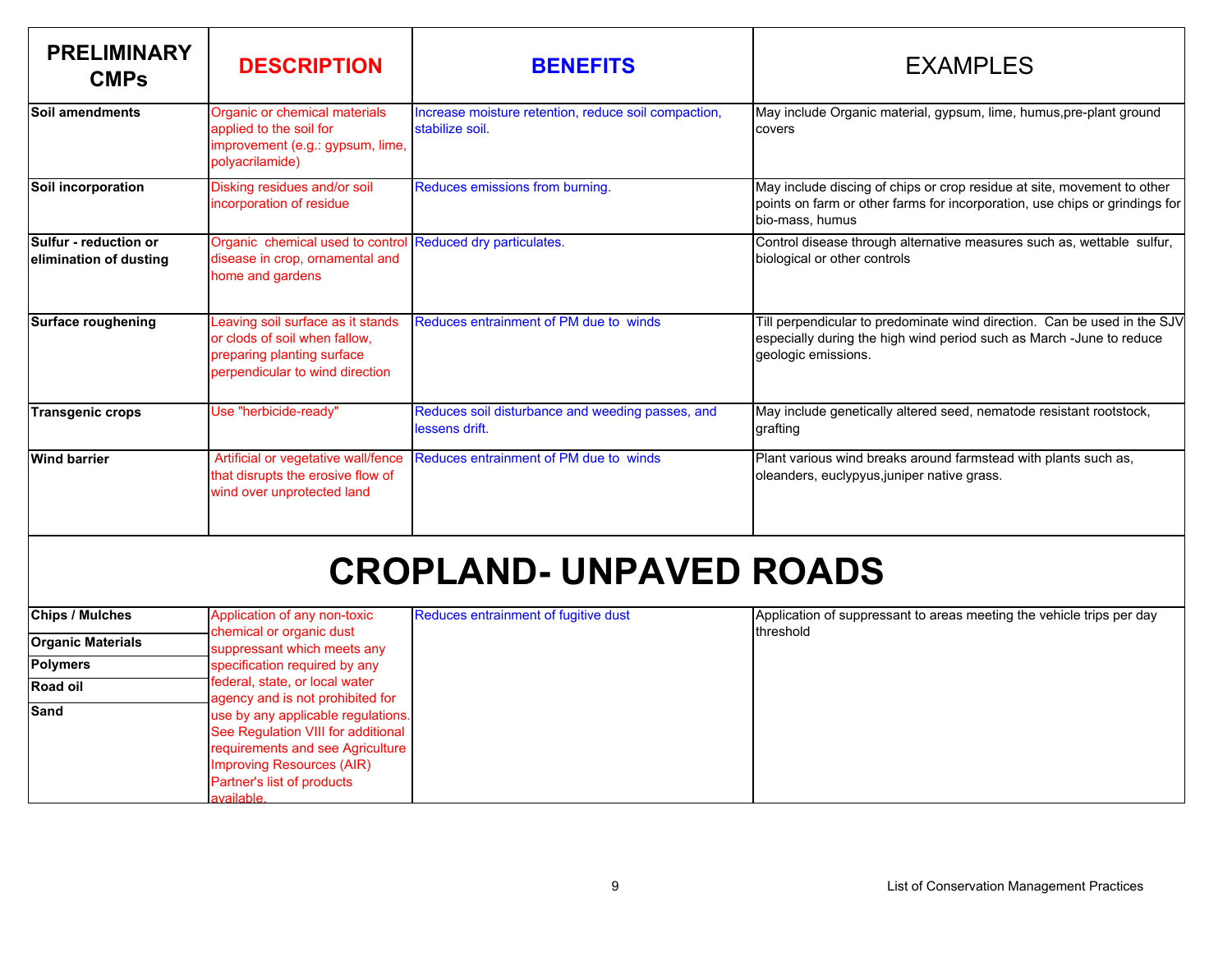| <b>PRELIMINARY</b><br><b>CMPs</b> | <b>DESCRIPTION</b>                                                                                                                                                                                             | <b>BENEFITS</b>                                                                                  | <b>EXAMPLES</b>                                                                                                                                                                                                                                            |
|-----------------------------------|----------------------------------------------------------------------------------------------------------------------------------------------------------------------------------------------------------------|--------------------------------------------------------------------------------------------------|------------------------------------------------------------------------------------------------------------------------------------------------------------------------------------------------------------------------------------------------------------|
| lGravel                           | Placing a layer of gravel with<br>enough depth to minimize dust<br>generated from vehicle movement<br>and to dislodge any excess debris<br>which can become entrained                                          | Reduces entrainment of fugitive dust                                                             | To add a layer of washed gravel, rock, or crushed rock                                                                                                                                                                                                     |
| <b>Mechanical Pruning</b>         | Using a machine instead of hand<br>labor to prune                                                                                                                                                              | Reduced vehicle trips, thereby reducing P.M. emissions                                           | Pruning style can include tree hedging, topping, summer pruning,<br>trimming, vineyard hedging or other mechanical pruning operations                                                                                                                      |
| Paving                            | To pave currently unpaved roads                                                                                                                                                                                | Prevent dust from vehicle traffic                                                                | To pave unpaved roads                                                                                                                                                                                                                                      |
| <b>Restricted Access</b>          | To restrict public access to<br>private roads                                                                                                                                                                  | Reduces vehicle traffic and thus reduces associated<br>fugitive dust                             | To install a device which will limit use of road on or surrounding an<br>operation                                                                                                                                                                         |
| <b>Speed Limits</b>               | Enforcement of speeds that<br>reduce visible dust emissions                                                                                                                                                    | Dust emissions from unpaved roads are a function of<br>speed meaning reducing speed reduces dust | Posting speed limits on or surround the operation                                                                                                                                                                                                          |
| <b>Track out control</b>          | Minimize any and all material that<br>adheres to and agglomerates on<br>all vehicles and equipment from<br>unpaved roads and falls onto a<br>paved public road or the paved<br>shoulder of a paved public road | Reduces entrainment of fugitive dust                                                             | Accomplished by maintaining sufficient length of paved/ graveled interior<br>roads to allow mud and dirt to drop off vehicles before exiting the site; or<br>use of a grizzly to dislodge debris from tires and undercarriage of<br>vehicles leaving site. |
| <b>Water</b>                      | Application of water to unpaved<br>roads and traffic areas                                                                                                                                                     | Reduces entrainment of fugitive dust                                                             | Application of water to areas meeting a vehicle trip threshold                                                                                                                                                                                             |
| <b>Wind barrier</b>               | Artificial or vegetative wall/fence<br>that disrupts the erosive flow of<br>wind over unprotected land                                                                                                         | Reduces entrainment of fugitive dust due to winds                                                | Plant various wind breaks around farmstead with plants such as,<br>oleanders, eucalyptus, juniper native grass or tillage perpendicular to<br>field till, etc                                                                                              |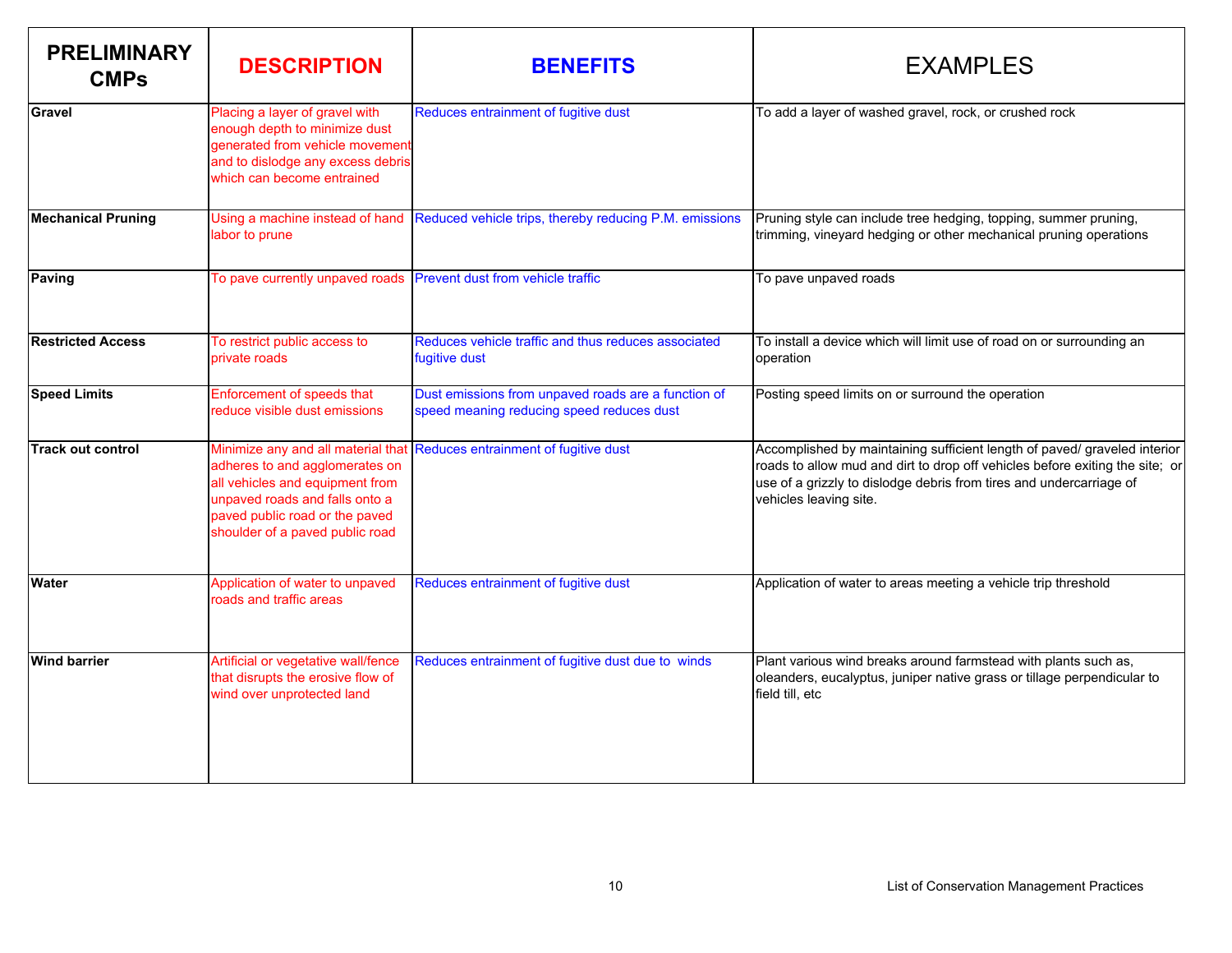| <b>PRELIMINARY</b><br><b>CMPs</b> | <b>DESCRIPTION</b>                                                                                                                                                       | <b>BENEFITS</b>                                                                                  | <b>EXAMPLES</b>                                                                                                                                                                                                                                            |
|-----------------------------------|--------------------------------------------------------------------------------------------------------------------------------------------------------------------------|--------------------------------------------------------------------------------------------------|------------------------------------------------------------------------------------------------------------------------------------------------------------------------------------------------------------------------------------------------------------|
|                                   |                                                                                                                                                                          | <b>CROPLAND-</b>                                                                                 |                                                                                                                                                                                                                                                            |
|                                   |                                                                                                                                                                          | UNPAVED VEHICLE/EQUIPMENT TRAFFIC AREAS                                                          |                                                                                                                                                                                                                                                            |
| <b>Chips / Mulches</b>            | Application of any non-toxic<br>chemical or organic dust                                                                                                                 | Reduces entrainment of fugitive dust                                                             | Application of suppressant to areas meeting the vehicle trips per day<br>threshold                                                                                                                                                                         |
| <b>Organic Materials</b>          | suppressant which meets any<br>specification required by any                                                                                                             |                                                                                                  |                                                                                                                                                                                                                                                            |
| <b>Polymers</b>                   | federal, state, or local water<br>agency and is not prohibited for<br>use by any applicable regulations.                                                                 |                                                                                                  |                                                                                                                                                                                                                                                            |
| <b>Road oil</b>                   | See Regulation VIII for additional<br>requirements                                                                                                                       |                                                                                                  |                                                                                                                                                                                                                                                            |
| Sand                              |                                                                                                                                                                          |                                                                                                  |                                                                                                                                                                                                                                                            |
| Gravel                            | Placing a layer of gravel with<br>enough depth to minimize dust<br>generated from vehicle movement<br>and to dislodge any excess debris<br>which can become entrained    | Reduces entrainment of fugitive dust                                                             | To add a layer of washed gravel, rock, or crushed rock                                                                                                                                                                                                     |
| Paving                            | To pave currently unpaved areas                                                                                                                                          | Prevent dust from vehicle traffic                                                                | To pave unpaved areas                                                                                                                                                                                                                                      |
| <b>Restricted Access</b>          | To restrict public access to<br>private roads                                                                                                                            | Reduces vehicle traffic and thus reduces associated<br>fugitive dust                             | To install a device which will limit use of road on or surrounding an<br>operation                                                                                                                                                                         |
| <b>Speed Limits</b>               | Enforcement of speeds that<br>reduce visible dust emissions                                                                                                              | Dust emissions from unpaved roads are a function of<br>speed meaning reducing speed reduces dust | Posting speed limits on or surround the operation                                                                                                                                                                                                          |
| <b>Track out control</b>          | adheres to and agglomerates on<br>all vehicles and equipment from<br>unpaved roads and falls onto a<br>paved public road or the paved<br>shoulder of a paved public road | Minimize any and all material that Reduces entrainment of fugitive dust                          | Accomplished by maintaining sufficient length of paved/ graveled interior<br>roads to allow mud and dirt to drop off vehicles before exiting the site; or<br>use of a grizzly to dislodge debris from tires and undercarriage of<br>vehicles leaving site. |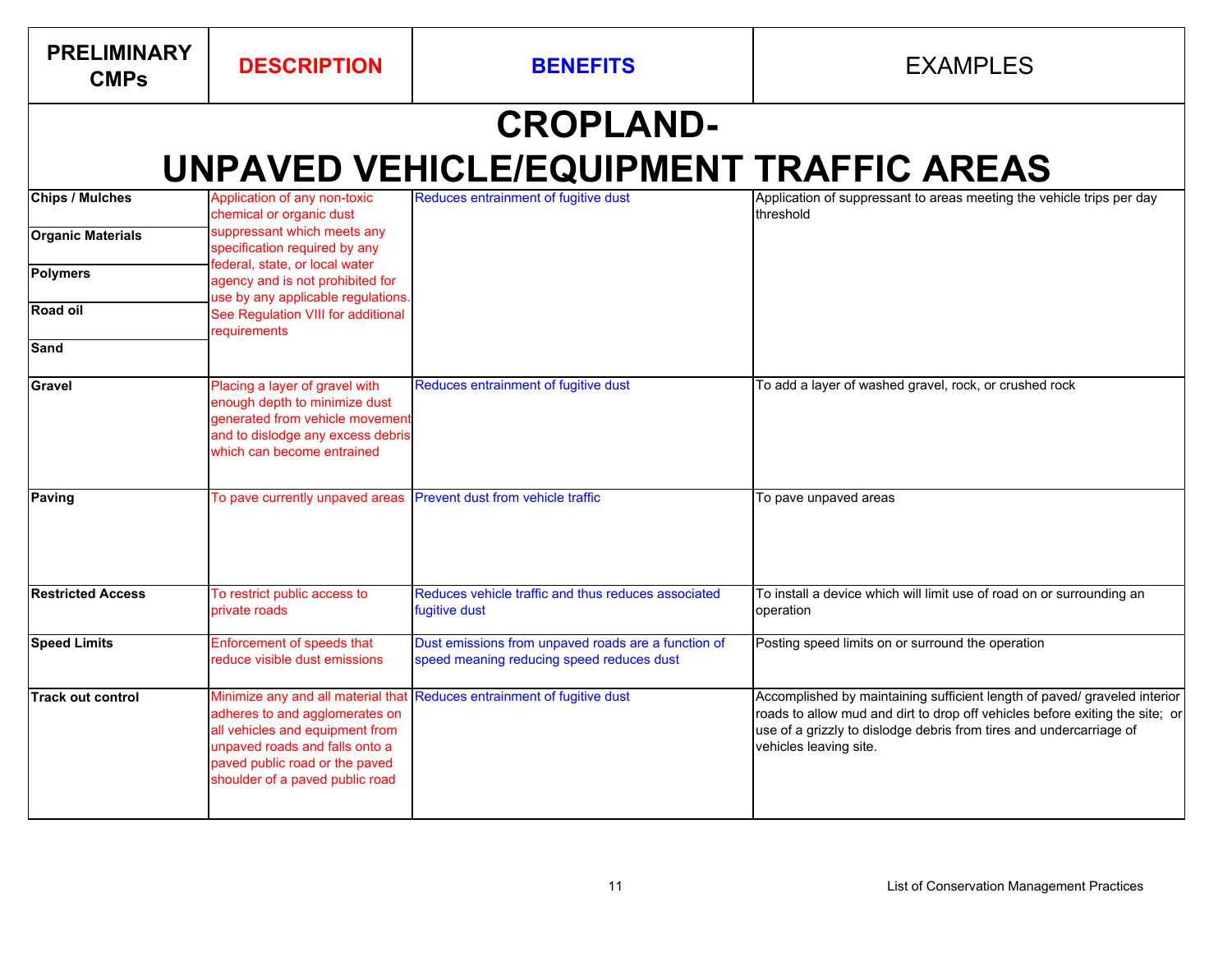| <b>PRELIMINARY</b><br><b>CMPs</b> | <b>DESCRIPTION</b>                                                                                                 | <b>BENEFITS</b>                                   | <b>EXAMPLES</b>                                                                                                                                               |
|-----------------------------------|--------------------------------------------------------------------------------------------------------------------|---------------------------------------------------|---------------------------------------------------------------------------------------------------------------------------------------------------------------|
| Water                             | Application of water to unpaved<br>roads and traffic areas                                                         | Reduces entrainment of fugitive dust              | Application of water to areas meeting a vehicle trip threshold                                                                                                |
| <b>Wind barrier</b>               | Artificial or vegetative wall/fence<br>that disrupts the erosive flow of<br>wind over unprotected land             | Reduces entrainment of fugitive dust due to winds | Plant various wind breaks around farmstead with plants such as,<br>oleanders, eucalyptus, juniper native grass or tillage perpendicular to<br>field till, etc |
|                                   |                                                                                                                    | <b>CROPLAND-Glossary of terms</b>                 |                                                                                                                                                               |
| <b>Alternate</b>                  | To do activity in an every-other-month rotation, or every-other row fashion                                        |                                                   |                                                                                                                                                               |
| Bed, Bed Row                      | A surface prepared for the planting of seeds or crop                                                               |                                                   |                                                                                                                                                               |
| Chemigation                       | Applying chemicals through an irrigation system                                                                    |                                                   |                                                                                                                                                               |
| Disturb, Disturbance              | To work the soil in a fashion where it would no longer be in a firm or stable state                                |                                                   |                                                                                                                                                               |
| Disc, Disk, Disking               | An implement designed and used, when pulled behind a tractor, mixes soil and eliminates weeds                      |                                                   |                                                                                                                                                               |
| Equipment                         | Implement of farm husbandry including but not limited to; tractor, disk, plow, spray machine, cultivator, trailer. |                                                   |                                                                                                                                                               |
| Fertigation                       | Applying plant nutrients through an irrigation system                                                              |                                                   |                                                                                                                                                               |
| <b>Floor</b>                      | The area of ground that is between the width of trees or vines. Also called the centers.                           |                                                   |                                                                                                                                                               |
| Non-Tillage                       | A system whereby the soil is not moved through mechanical means                                                    |                                                   |                                                                                                                                                               |
|                                   |                                                                                                                    | ΤΖ                                                | <b>List of Conservation Management Practices</b>                                                                                                              |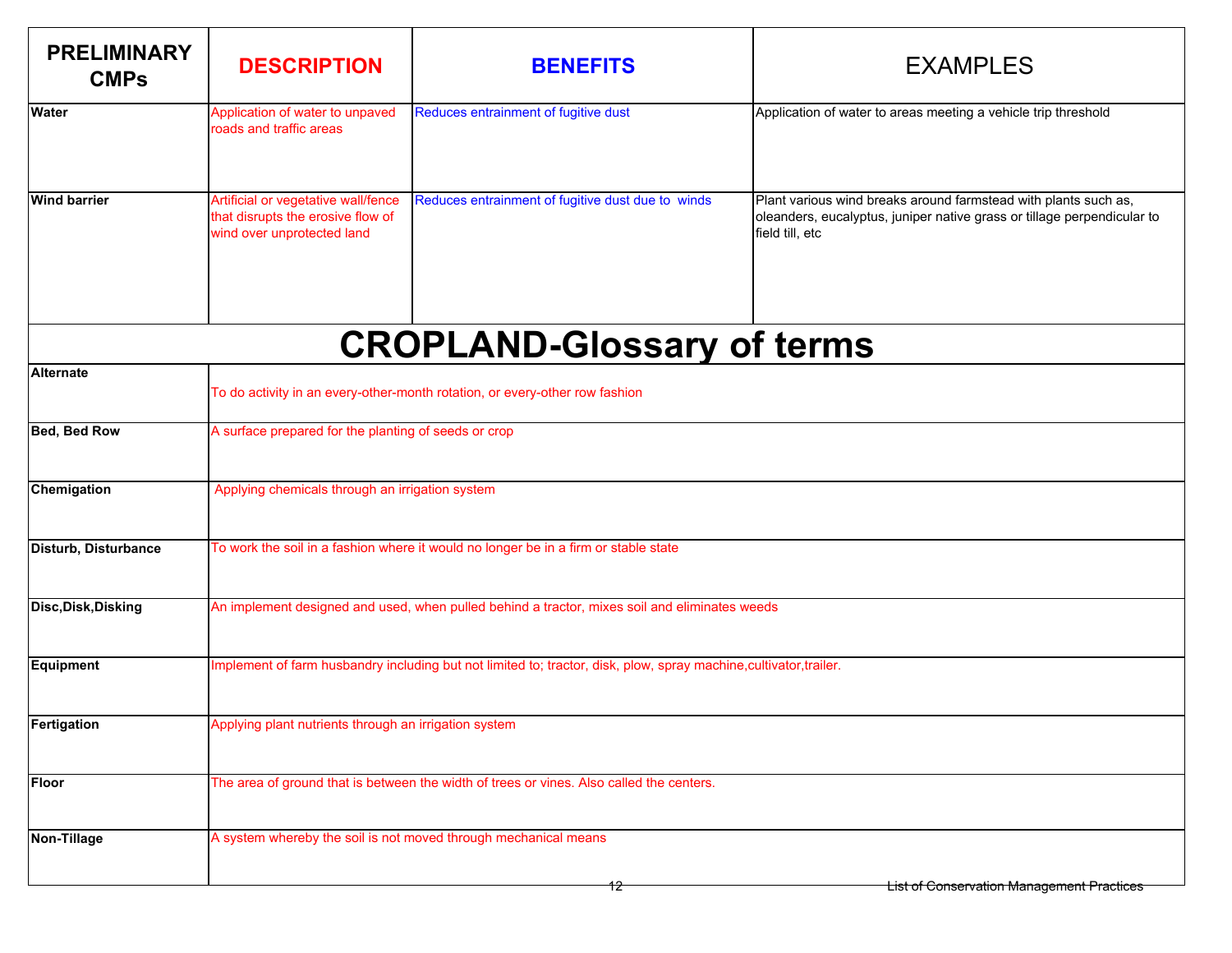| <b>PRELIMINARY</b><br><b>CMPs</b> | <b>DESCRIPTION</b>                                            | <b>BENEFITS</b> | <b>EXAMPLES</b> |
|-----------------------------------|---------------------------------------------------------------|-----------------|-----------------|
| Tillage                           | Using an implement to disturb the soil surface or sub-surface |                 |                 |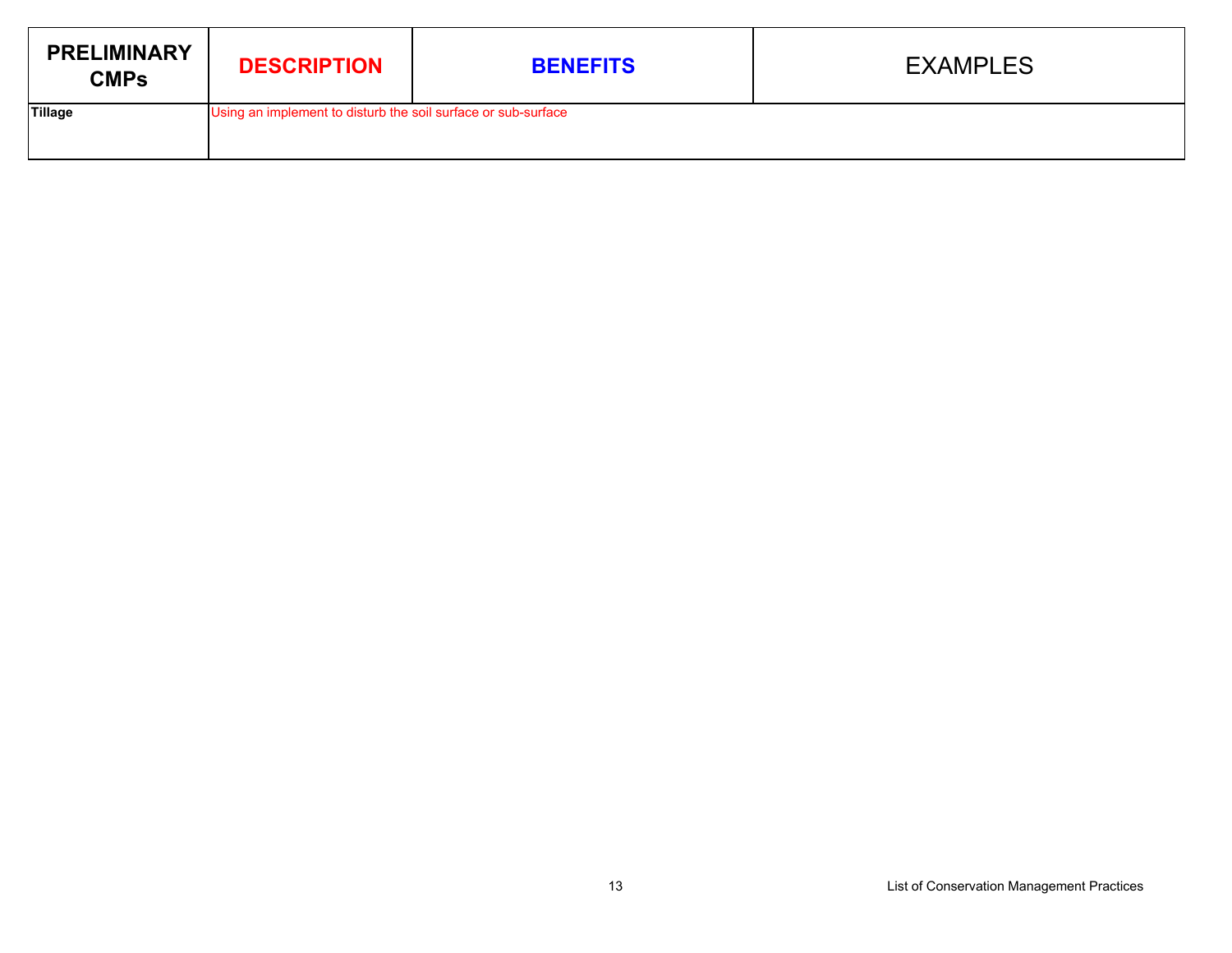**PRELIMINARY** 

# **POULTRY OPERATIONS - MANURE HANDLING & STORAGE**

| Time of manure spreading  | To spread the manure at a time<br>that would help reduce the<br>amount of PM10 released in the<br>air                                                                                                     | Reduces the amount of fugitive dust released in the air                                                                                                                                                                                                                                                                                                                                                                                                                                                                                                                                                                                                                                                                                                                                                                                                                              | To spread manure during cooler times of day such as morning or<br>evening and during times of low wind.                                                                                |
|---------------------------|-----------------------------------------------------------------------------------------------------------------------------------------------------------------------------------------------------------|--------------------------------------------------------------------------------------------------------------------------------------------------------------------------------------------------------------------------------------------------------------------------------------------------------------------------------------------------------------------------------------------------------------------------------------------------------------------------------------------------------------------------------------------------------------------------------------------------------------------------------------------------------------------------------------------------------------------------------------------------------------------------------------------------------------------------------------------------------------------------------------|----------------------------------------------------------------------------------------------------------------------------------------------------------------------------------------|
| <b>Cleanout frequency</b> | To adjust the frequency of<br>cleanouts from the houses                                                                                                                                                   | Reduces particulates released from poultrylitter/manure<br>accumulating or stored inside houses. The less<br>disturbance and handling of the litter/manure, the less<br>emissions. Any time poultry bedding material is moved,<br>some of the bulk material may become airborne. The<br>bedding may be used for several grow out cycles before<br>it becomes so laden with waste that it is unsuitable for<br>continued use. Optimizing the reuse of the bedding<br>material can reduce the number of material transfers,<br>thus the opportunity for some of the material to become<br>airborne. Implementation of this CMP implies that the<br>generation of dust will become a factor in the<br>determination to perform a house clean-out, and more<br>reuse of bedding is anticipated.                                                                                          | To allow bedding materials and manure to remain in the house for<br>multiple flocks or grow out cycles, or to decrease the frequence of house<br>cleanouts to minimize dust emissions. |
| <b>Outdoor Storage</b>    | To use of a structure design to<br>store the bulk materials (e.g.:<br>used poultry litter/manure) or to<br>securely cover the bulk materials<br>if it must be stored outdoors not<br>within any enclosure | Prevents contact with precipitation and prevents<br>windblown dispersion. Poultry litter consists mainly of<br>light organic materials such as rice hulls or wood<br>shavings. During a poultry house cleanout the used litter<br>is scrapped out of the house and left in piles outdoors. If<br>left in these outdoor piles for extended periods, winds can<br>cause material to become airborne. Any technique that<br>will shield the litter from wind will prevent or reduce the<br>amount of material becoming airborne. Securely tarping<br>the piles will protect the used litter from precipitation and<br>windblown dispersal until the liter can be removed from<br>the ranch. A partially enclosed structure, with walls<br>situated in the prevailing wind direction, may be used to<br>protect used litter stored onsite from precipitation and<br>windblown dispersal. | To employ a structure design to store used poultry litter (manure and<br>bedding material) onsite or to cover the bulk materials with tarps, plastics<br>or suitable materials.        |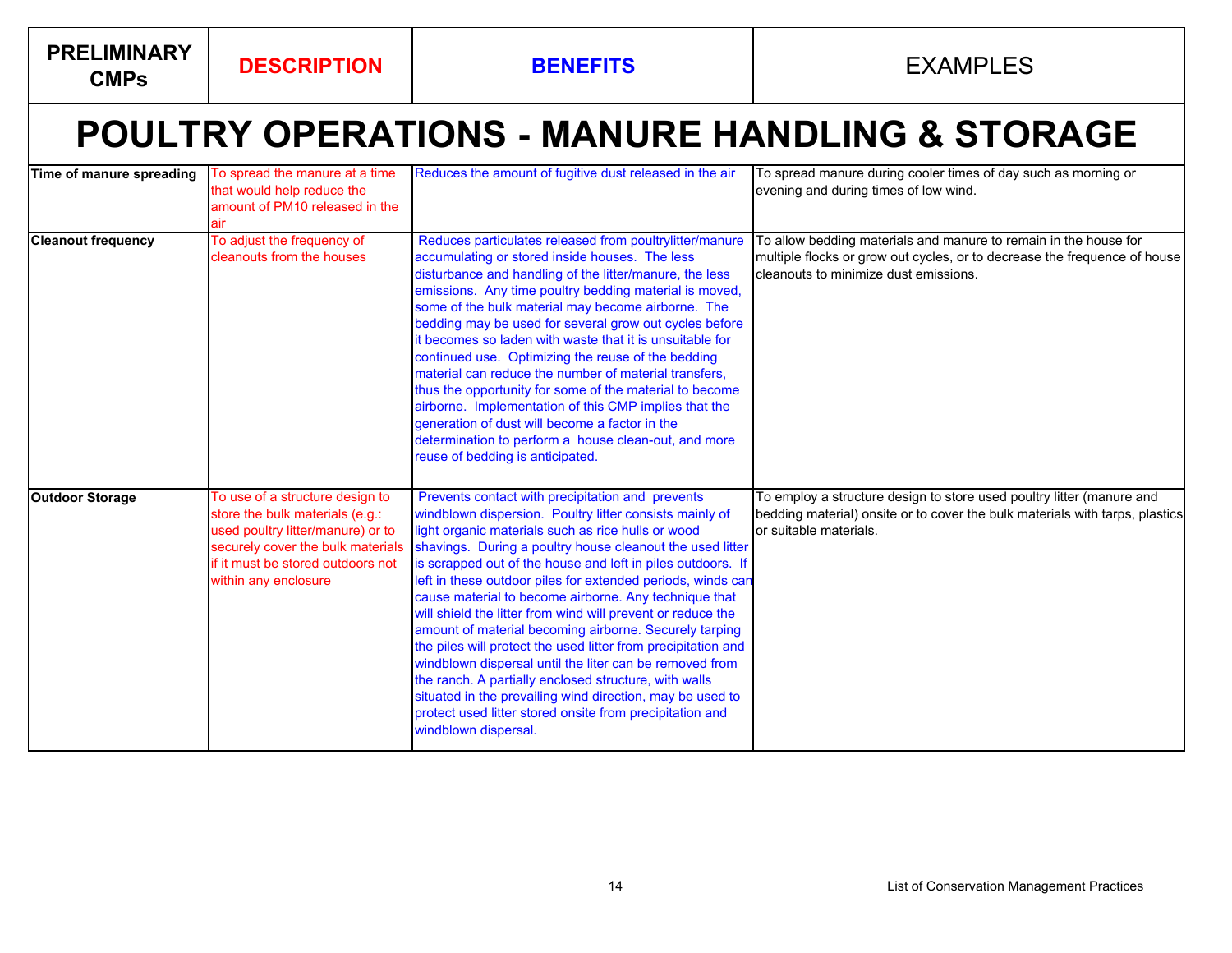| <b>PRELIMINARY</b><br><b>CMPs</b> | <b>DESCRIPTION</b>                                                                                                                                                                                                                                                                        | <b>BENEFITS</b>                                                                                                                                                      | <b>EXAMPLES</b>                                                                                                                                                                                                                                                                                          |
|-----------------------------------|-------------------------------------------------------------------------------------------------------------------------------------------------------------------------------------------------------------------------------------------------------------------------------------------|----------------------------------------------------------------------------------------------------------------------------------------------------------------------|----------------------------------------------------------------------------------------------------------------------------------------------------------------------------------------------------------------------------------------------------------------------------------------------------------|
|                                   |                                                                                                                                                                                                                                                                                           | <b>POULTRY OPERATIONS - FEEDING</b>                                                                                                                                  |                                                                                                                                                                                                                                                                                                          |
| <b>Boot or sock</b>               | Feed is loaded into the feed<br>storage bins by employing a sock<br>or boot on the feed delivery truck<br>auger                                                                                                                                                                           | To reduce the release of particulates                                                                                                                                | Use of a sock or boot on the delivery truck auger                                                                                                                                                                                                                                                        |
|                                   |                                                                                                                                                                                                                                                                                           | <b>POULTRY OPERATION - OPEN AREAS</b>                                                                                                                                |                                                                                                                                                                                                                                                                                                          |
| Vegetation                        | Maintaining some vegetation,<br>such as native grasses, on vacant<br>land                                                                                                                                                                                                                 | Reduces windblown dust.                                                                                                                                              | Allowing vegetative material to grow on vacant sections of the operation                                                                                                                                                                                                                                 |
| <b>Reduced tillage</b>            | To reduce the number of tillings                                                                                                                                                                                                                                                          | Reducing soil disturbance by stabilizing soil surface                                                                                                                | Leaving residue on surface after mowing, using pre-emergent or contact<br>herbicides, scorching of weeds instead of tilling, mulch to smother weed<br>competition                                                                                                                                        |
| <b>Windblocks</b>                 |                                                                                                                                                                                                                                                                                           | To establish a perimeter physical Disrupts the erosive flow of wind over unprotected areas<br>barrier to reduce windblown dust. thus helping to reduce fugitive dust | Use of perimeter physical barriers or vegetation barriers to disrupt wind<br>flow                                                                                                                                                                                                                        |
| <b>Dust suppressants</b>          | Application of any non-toxic<br>chemical or organic dust<br>suppressant which meets any<br>specification required by any<br>federal, state, or local water<br>agency and is not prohibited for<br>use by any applicable regulations.<br>See Regulation VII for additional<br>requirements | Reduces entrainment of fugitive dust                                                                                                                                 | To use a variety of products: water application, hygroscopic<br>suppressants (road salts), petroleum emulsions, adhesives, polymers<br>emulsions, and bituminous materials (road oil). Water or chemical dust<br>suppressants will bind soils. r, sodium chloride, road oil, chippings from<br>farm, etc |
|                                   |                                                                                                                                                                                                                                                                                           | <b>POULTRY OPERATION - UNPAVED ROADS</b>                                                                                                                             |                                                                                                                                                                                                                                                                                                          |
| Gravel                            | Placing a layer of gravel with<br>enough depth to minimize dust<br>generated from vehicle movement<br>and to dislodge any excess debris<br>which can become entrained                                                                                                                     | Reduces entrainment of fugitive dust                                                                                                                                 | To add a layer of washed gravel, rock, or crushed rock                                                                                                                                                                                                                                                   |
| <b>Access restriction</b>         | To restrict public access to<br>private roads                                                                                                                                                                                                                                             | Reduces vehicle traffic and thus reduces particulates<br>emissions                                                                                                   | To install a device which will limit use of road on or surrounding an<br>operation                                                                                                                                                                                                                       |
| <b>Pavement</b>                   |                                                                                                                                                                                                                                                                                           | To pave currently unpaved areas Reduces entrainment of fugitive dust                                                                                                 | To pave unpaved roads to prevent dust from vehicle traffic                                                                                                                                                                                                                                               |
|                                   |                                                                                                                                                                                                                                                                                           |                                                                                                                                                                      | <b>List of Conservation Management Practices</b>                                                                                                                                                                                                                                                         |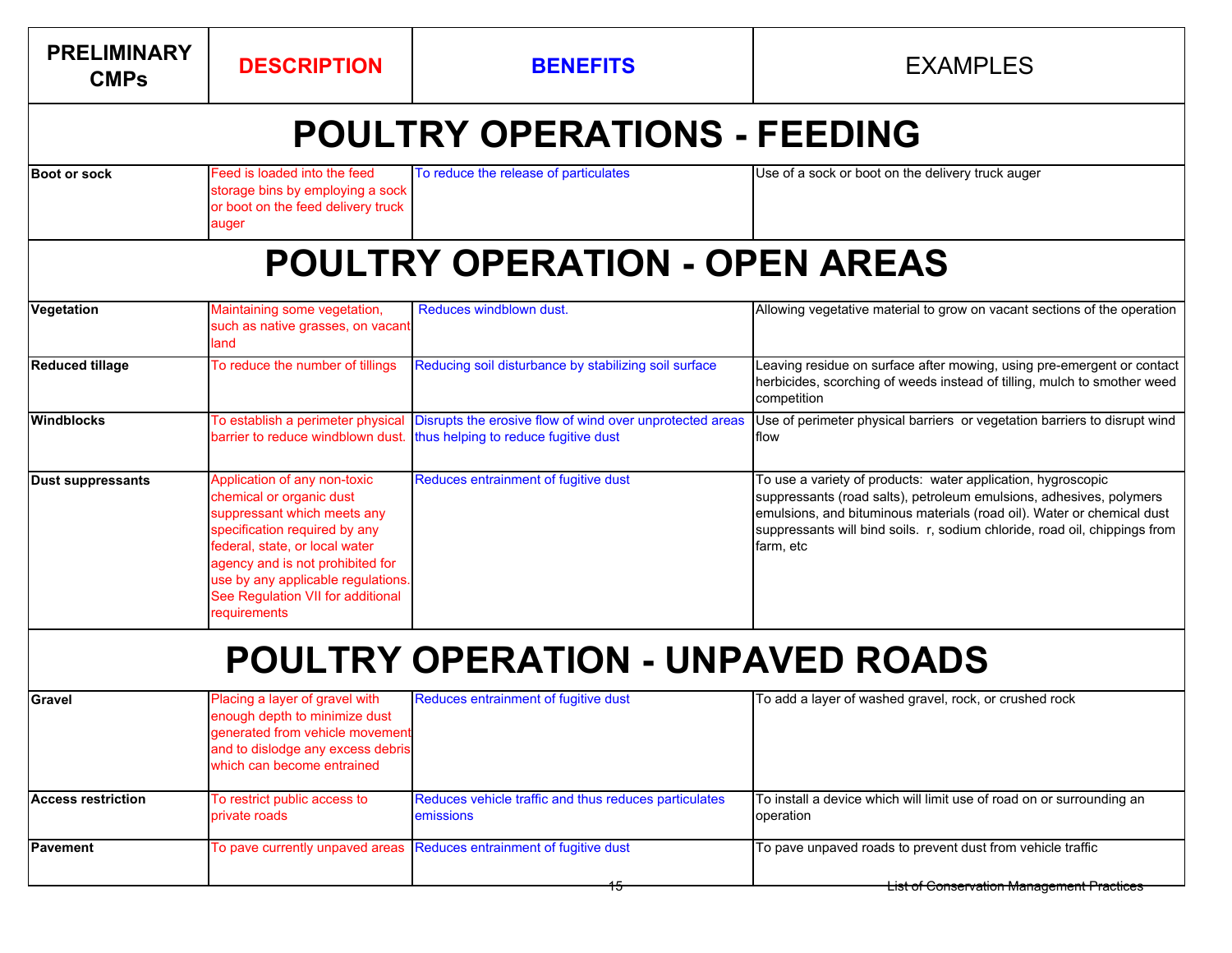| <b>PRELIMINARY</b><br><b>CMPs</b> | <b>DESCRIPTION</b>                                                                                                                                                                                                                                                                        | <b>BENEFITS</b>                                                                             | <b>EXAMPLES</b>                                                                                                                                                                                                                                                                                          |
|-----------------------------------|-------------------------------------------------------------------------------------------------------------------------------------------------------------------------------------------------------------------------------------------------------------------------------------------|---------------------------------------------------------------------------------------------|----------------------------------------------------------------------------------------------------------------------------------------------------------------------------------------------------------------------------------------------------------------------------------------------------------|
| <b>Dust suppressants</b>          | Application of any non-toxic<br>chemical or organic dust<br>suppressant which meets any<br>specification required by any<br>federal, state, or local water<br>agency and is not prohibited for<br>use by any applicable regulations.<br>See Regulation VII for additional<br>requirements | Reduces entrainment of fugitive dust                                                        | To use a variety of products: water application, hygroscopic<br>suppressants (road salts), petroleum emulsions, adhesives, polymers<br>emulsions, and bituminous materials (road oil). Water or chemical dust<br>suppressants will bind soils. r, sodium chloride, road oil, chippings from<br>farm, etc |
| <b>Speed reduction</b>            | Enforcement of speeds that<br>reduce visible dust emissions                                                                                                                                                                                                                               | Dust emissions from unpaved roads are a function of<br>speed so reducing speed reduces dust | Posting speed limits on or surround the operation                                                                                                                                                                                                                                                        |
| <b>Track out control</b>          | Minimize any and all material that<br>adheres to and agglomerates on<br>all vehicles and equipment from<br>unpaved roads and falls onto a<br>paved public road or the paved<br>shoulder of a paved public road                                                                            | Reduces entrainment of fugitive dust                                                        | Accomplished by maintaining sufficient length of paved/ graveled interior<br>roads to allow mud and dirt to drop off vehicles before exiting the site; or<br>use of a grizzly to dislodge debris from tires and undercarriage of<br>vehicles leaving site.                                               |
| Vegetation                        | To establish or maintain natural<br>vegetation                                                                                                                                                                                                                                            | Vegetation prevents wind erosion                                                            | Allowing vegetative material to grow on vacant sections of the operation                                                                                                                                                                                                                                 |

# **POULTRY OPS. - UNPAVED VEHICLE/EQUIPMENT TRAFFIC AREAS**

| <b>Access restriction</b> | To restrict public access to<br>private roads                                                                                                                         | Reduces vehicle traffic and thus reduces particulates<br><b>emissions</b> | To install a device which will limit use of road on or surrounding an<br>operation |
|---------------------------|-----------------------------------------------------------------------------------------------------------------------------------------------------------------------|---------------------------------------------------------------------------|------------------------------------------------------------------------------------|
| Gravel                    | Placing a layer of gravel with<br>enough depth to minimize dust<br>generated from vehicle movement<br>and to dislodge any excess debris<br>which can become entrained | Reduces entrainment of fugitive dust                                      | To add a layer of washed gravel, rock, or crushed rock                             |
| <b>IPavement</b>          |                                                                                                                                                                       | To pave currently unpaved areas Reduces entrainment of fugitive dust      | To pave unpaved areas to prevent dust from vehicle traffic                         |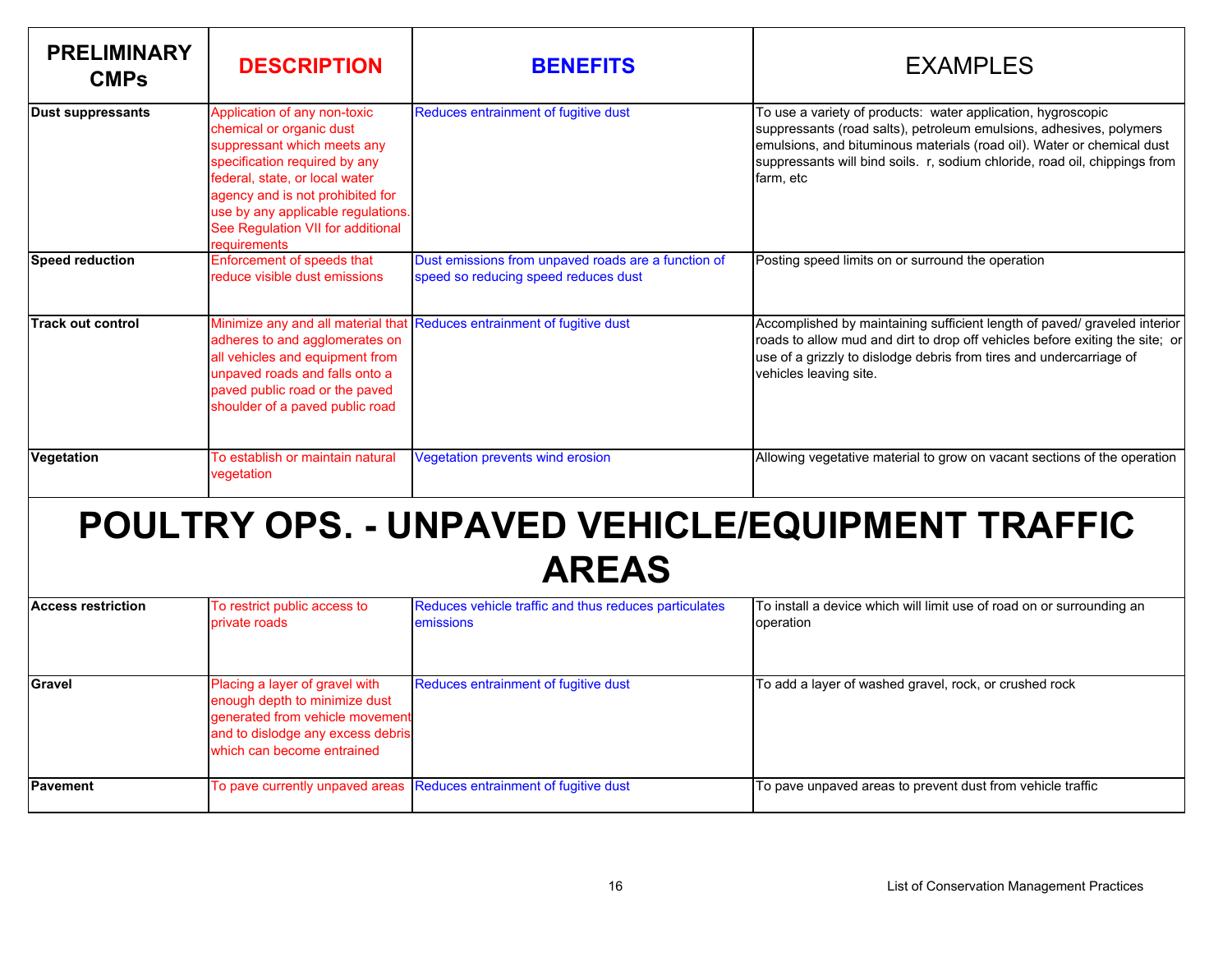| <b>PRELIMINARY</b><br><b>CMPs</b>                            | <b>DESCRIPTION</b>                                                                                                                                                                                                                                                                         | <b>BENEFITS</b>                                                                                                                                                                                                                                                  | <b>EXAMPLES</b>                                                                                                                                                                                                                                                                                          |
|--------------------------------------------------------------|--------------------------------------------------------------------------------------------------------------------------------------------------------------------------------------------------------------------------------------------------------------------------------------------|------------------------------------------------------------------------------------------------------------------------------------------------------------------------------------------------------------------------------------------------------------------|----------------------------------------------------------------------------------------------------------------------------------------------------------------------------------------------------------------------------------------------------------------------------------------------------------|
| <b>Dust suppressants</b>                                     | Application of any non-toxic<br>chemical or organic dust<br>suppressant which meets any<br>specification required by any<br>federal, state, or local water<br>agency and is not prohibited for<br>use by any applicable regulations.<br>See Regulation VIII for additional<br>requirements | Reduces entrainment of fugitive dust                                                                                                                                                                                                                             | To use a variety of products: water application, hygroscopic<br>suppressants (road salts), petroleum emulsions, adhesives, polymers<br>emulsions, and bituminous materials (road oil). Water or chemical dust<br>suppressants will bind soils. r, sodium chloride, road oil, chippings from<br>farm, etc |
| Vegetation                                                   | To establish/maintain natural<br>vegetation or vegetation to<br>prevent wind erosion                                                                                                                                                                                                       | Vegetation prevents wind erosion                                                                                                                                                                                                                                 | Allowing vegetative material to grow on vacant sections of the operation                                                                                                                                                                                                                                 |
|                                                              |                                                                                                                                                                                                                                                                                            | <b>DAIRY OPERATIONS - CORRAL/ MANURE HANDLING</b>                                                                                                                                                                                                                |                                                                                                                                                                                                                                                                                                          |
| Sprinkling of open corral                                    | Ensure adequate corral surface<br>moisture level to prevent visible<br>not recommended for lactating<br><b>COWS</b>                                                                                                                                                                        | Stabilizes soil surface allowing for fugitive dust reduction.<br>Sprinkling provides higher moisture content and causes<br>dust emissions. *This measure is soil compaction rather than loose, dry dirt being kicked<br>up in the air by animal movement action. | Installation of sprinklers or other watering devices to maintain an<br>adequate moisture level                                                                                                                                                                                                           |
| Frequent scraping and or<br>manure removal                   | Removal of manure from open<br>corrals                                                                                                                                                                                                                                                     | Reduces potential for dust disturbance caused by<br>animal's hoof action by maintaining minimal amount of<br>dry dust on corral surface.                                                                                                                         | Prevent build up of powdery dust in designated areas                                                                                                                                                                                                                                                     |
| <b>Freestall housing</b>                                     | Use of freestall housing                                                                                                                                                                                                                                                                   | Reduction in amount of generated dust. Concrete floor<br>for manure deposition allows cleaning of manure through<br>a flushing system, also the manure would already be in a<br>high moist state.                                                                | Use of freestall                                                                                                                                                                                                                                                                                         |
| Fibrous layer in dusty areas Addition of fibrous material to | working pens                                                                                                                                                                                                                                                                               | Prevents dust disturbance and dust entrainment by<br>retaining moisture                                                                                                                                                                                          | Adding wood chips or other materials to sorting alleys and high traffic<br>areas to hold moisture and keep down dust disturbance, and putting<br>damp manure solids right off of the separator into the heifer pens on a<br>daily basis and working it with a rotary harrow. Applies to heifers          |
| <b>Pull-type Manure</b><br>harvesting equipment              | Using a pull-type piece of<br>equipment to leave an even corra<br>surface                                                                                                                                                                                                                  | Stabilizes soil surface allowing for fugitive dust reduction<br>I by avoiding floor depression for dust accumulation and<br>accumulation of dry soil/manure.                                                                                                     | Piece of equipment should allow operators to leave an even corral<br>surface of compacted manure on top of the soil. Pulling blades will do<br>better than pushing blades                                                                                                                                |
| Scraping/harrowing                                           | Scraping/ harrowing in morning<br>hours when moisture is higher.                                                                                                                                                                                                                           | Reduction in amount of generated dust by retaining<br>moisture.                                                                                                                                                                                                  | Scraping/ harrowing in early morning when moisture is higher                                                                                                                                                                                                                                             |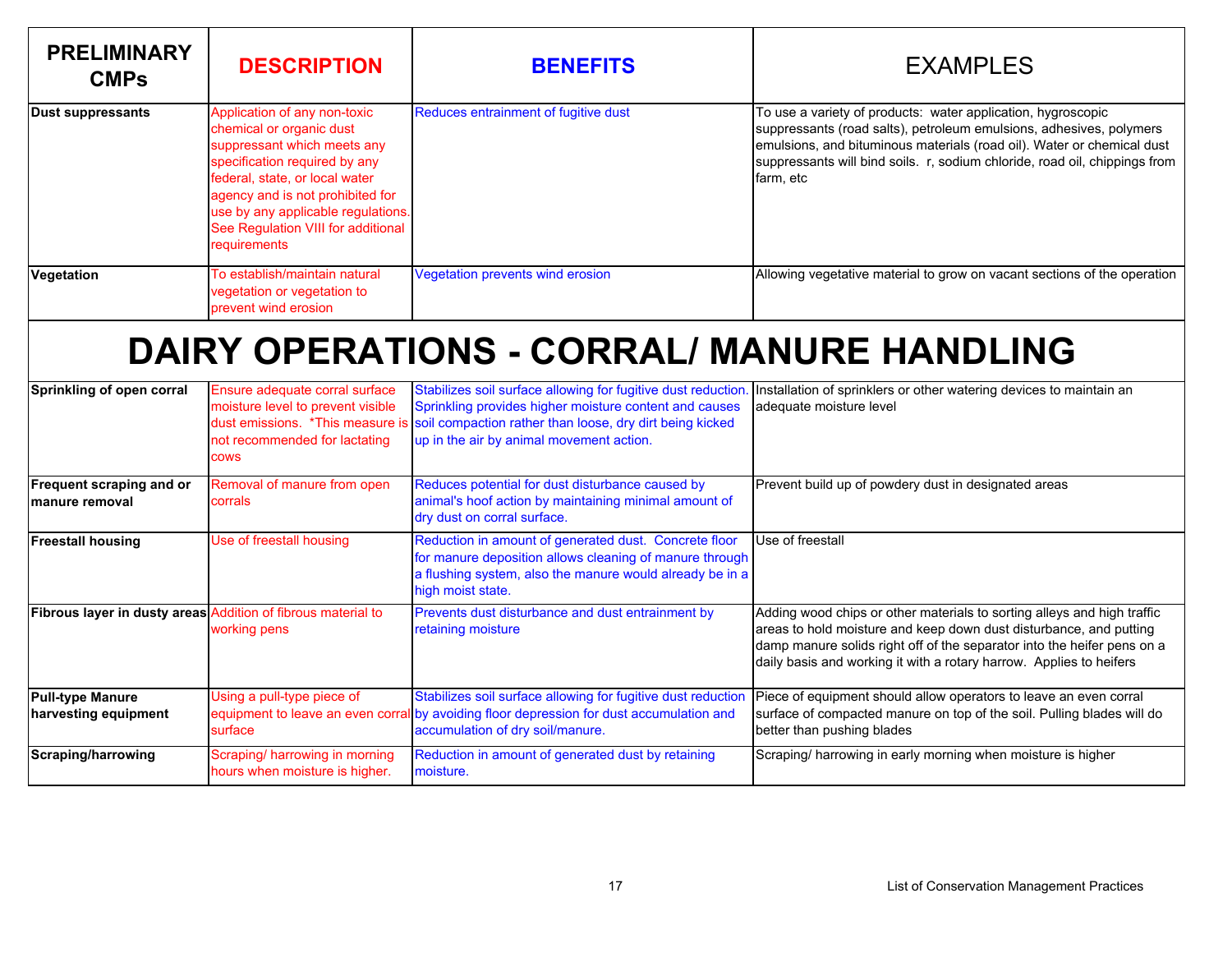| <b>PRELIMINARY</b><br><b>CMPs</b>                         | <b>DESCRIPTION</b>                                                                                                                                                                                                                                                                         | <b>BENEFITS</b>                                                                                                                                                                        | <b>EXAMPLES</b>                                                                                                                                                                                                                                                                                          |
|-----------------------------------------------------------|--------------------------------------------------------------------------------------------------------------------------------------------------------------------------------------------------------------------------------------------------------------------------------------------|----------------------------------------------------------------------------------------------------------------------------------------------------------------------------------------|----------------------------------------------------------------------------------------------------------------------------------------------------------------------------------------------------------------------------------------------------------------------------------------------------------|
| Shaded areas in open<br><b>corrals</b>                    | Animals in open pens will loaf in<br>shade areas increasing stocking<br>density and reducing dust                                                                                                                                                                                          | Reduction in amount of generated dust by retaining<br>moisture.                                                                                                                        | Providing shaded areas for animals to loaf in                                                                                                                                                                                                                                                            |
|                                                           |                                                                                                                                                                                                                                                                                            |                                                                                                                                                                                        | <b>DAIRY OPERATIONS - OVERALL MANAGEMENT/FEEDING</b>                                                                                                                                                                                                                                                     |
| <b>Bulk materials control</b>                             | Minimize visible dust emissions<br>from bulk materials                                                                                                                                                                                                                                     | Reduces entrainment of fugitive dust                                                                                                                                                   | To apply water or suitable chemical/organic, or cover the bulk materials<br>with tarps, plastic or suitable material, or construct wind barriers such as<br>a 3-sided structure surrounding the bulk materials (e.g.: feed commodity<br>story harns)                                                     |
| Feeding near dusk                                         | Feeding young stock during<br>evening hours                                                                                                                                                                                                                                                | Reduce dust-generating behaviors. For example, young<br>stocks at dairies tend to play when temperature cools off.<br>By feeding them at a later time breaks that activity<br>pattern. | Feeding animals during the evening hours when conditions will generate<br>less dust                                                                                                                                                                                                                      |
| Wet feed during mixing                                    | To increase moisture feed levels                                                                                                                                                                                                                                                           | Avoid excessive dust.                                                                                                                                                                  | Addition of water or moist supplements to reduce the amount of<br>generated dust                                                                                                                                                                                                                         |
| Place wet material in<br>feedwagon first before<br>mixing | Mix wet feed with dry feed for<br>suppression.                                                                                                                                                                                                                                             | Avoid excessive dust.                                                                                                                                                                  | Place wet material into feedwagon fist to suppress dust generation                                                                                                                                                                                                                                       |
| Downwind shelterbelts/<br>boundary trees                  | Planting rows of vegetation<br>around facility and surrounding to<br>create a barrier for air exiting from<br>the facilities                                                                                                                                                               | Reduces windblown dust.                                                                                                                                                                | Use of perimeter barriers or vegetation to disrupt the wind flow                                                                                                                                                                                                                                         |
|                                                           |                                                                                                                                                                                                                                                                                            | <b>DAIRY OPERATIONS - UNPAVED ROADS</b>                                                                                                                                                |                                                                                                                                                                                                                                                                                                          |
| <b>Dust suppressants</b>                                  | Application of any non-toxic<br>chemical or organic dust<br>suppressant which meets any<br>specification required by any<br>federal, state, or local water<br>agency and is not prohibited for<br>use by any applicable regulations.<br>See Regulation VIII for additional<br>requirements | Reduces entrainment of fugitive dust                                                                                                                                                   | To use a variety of products: water application, hygroscopic<br>suppressants (road salts), petroleum emulsions, adhesives, polymers<br>emulsions, and bituminous materials (road oil). Water or chemical dust<br>suppressants will bind soils. r, sodium chloride, road oil, chippings from<br>farm, etc |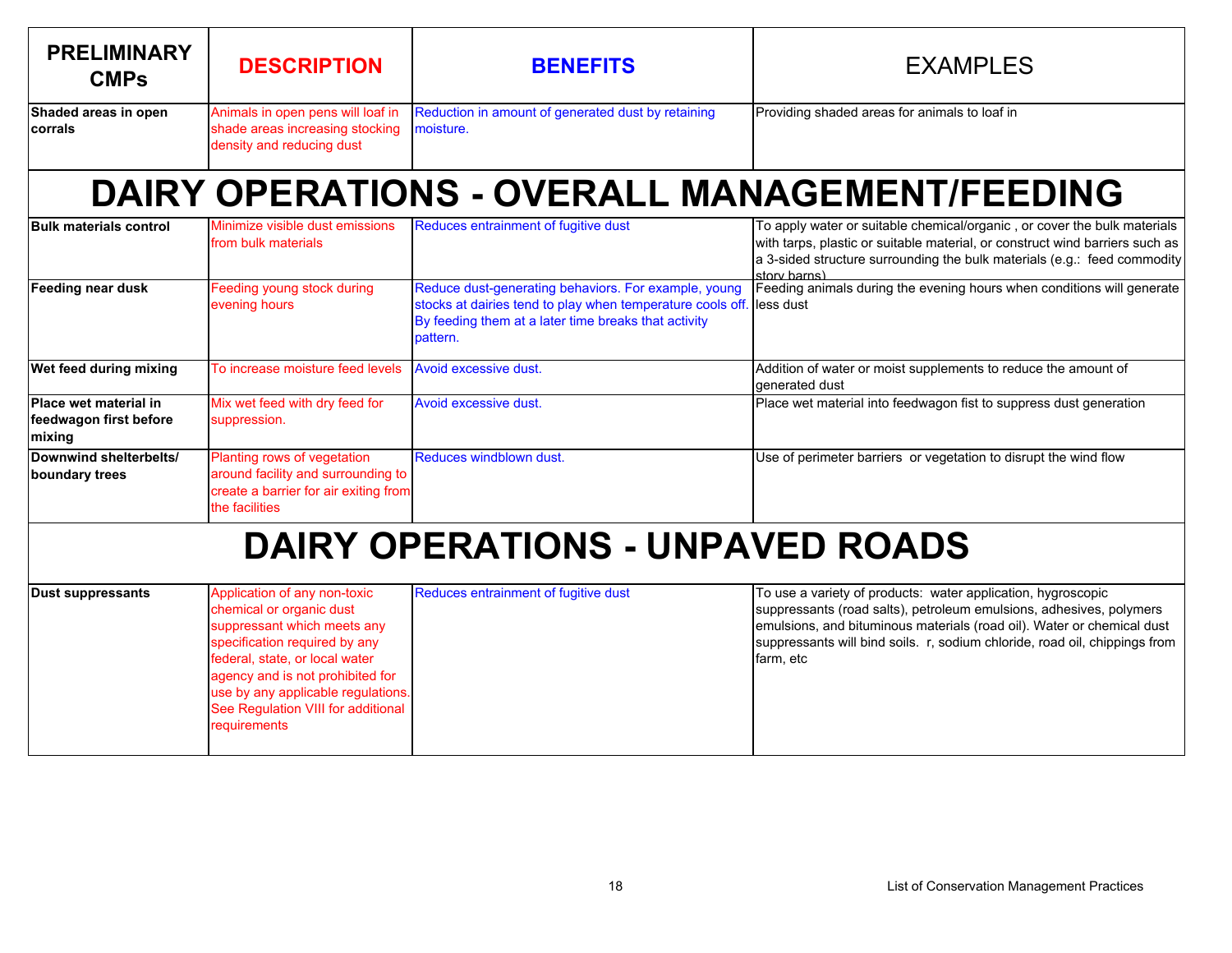| <b>PRELIMINARY</b><br><b>CMPs</b> | <b>DESCRIPTION</b>                                                                                                                                                       | <b>BENEFITS</b>                                                                             | <b>EXAMPLES</b>                                                                                                                                                                                                                                            |
|-----------------------------------|--------------------------------------------------------------------------------------------------------------------------------------------------------------------------|---------------------------------------------------------------------------------------------|------------------------------------------------------------------------------------------------------------------------------------------------------------------------------------------------------------------------------------------------------------|
| Gravel                            | Placing a layer of gravel with<br>enough depth to minimize dust<br>generated from vehicle movement<br>and to dislodge any excess debris<br>which can become entrained    | Reduces entrainment of fugitive dust                                                        | To add a layer of washed gravel, rock, or crushed rock                                                                                                                                                                                                     |
| <b>Speed reduction</b>            | Enforcement of speeds that<br>reduce visible dust emissions                                                                                                              | Dust emissions from unpaved roads are a function of<br>speed so reducing speed reduces dust | Posting speed limits on or surround the operation                                                                                                                                                                                                          |
| <b>Access restriction</b>         | To restrict public access to<br>private roads                                                                                                                            | Reduces vehicle traffic and thus reduces particulates<br>emissions                          | To install a device which will limit use of road on or surrounding an<br>operation                                                                                                                                                                         |
| <b>Pavement</b>                   | To pave currently unpaved areas                                                                                                                                          | Prevent dust from vehicle traffic                                                           | To pave unpaved roads                                                                                                                                                                                                                                      |
| <b>Track out control</b>          | adheres to and agglomerates on<br>all vehicles and equipment from<br>unpaved roads and falls onto a<br>paved public road or the paved<br>shoulder of a paved public road | Minimize any and all material that Reduces entrainment of fugitive dust                     | Accomplished by maintaining sufficient length of paved/ graveled interior<br>roads to allow mud and dirt to drop off vehicles before exiting the site; or<br>use of a grizzly to dislodge debris from tires and undercarriage of<br>vehicles leaving site. |
| <b>Speed Bumps</b>                | Installation of mechanisms to<br>slow traffic                                                                                                                            | Dust emissions from unpaved road are a function of<br>speed so reducing speed reduces dust  | To install physical devices which slow down the speed of traffic                                                                                                                                                                                           |
| vehicles                          | Appropriate equipment and Using trip appropriate vehicles                                                                                                                | Reduces the amount of generated dust                                                        | Using four wheelers or electric carts rather than trucks for routine trips                                                                                                                                                                                 |
|                                   |                                                                                                                                                                          |                                                                                             | DAIRY OPS. - UNPAVED VEHICLE/EQUIPMENT TRAFFIC AREAS                                                                                                                                                                                                       |

| Application of any non-toxic<br><b>IDust suppressants</b><br>chemical or organic dust<br>suppressant which meets any<br>specification required by any<br>federal, state, or local water<br>agency and is not prohibited for<br>use by any applicable regulations.<br>See Regulation VIII for additional<br>requirements | Reduces entrainment of fugitive dust | To use a variety of products: water application, hygroscopic<br>suppressants (road salts), petroleum emulsions, adhesives, polymers<br>emulsions, and bituminous materials (road oil). Water or chemical dust<br>suppressants will bind soils. r, sodium chloride, road oil, chippings from<br>farm, etc |
|-------------------------------------------------------------------------------------------------------------------------------------------------------------------------------------------------------------------------------------------------------------------------------------------------------------------------|--------------------------------------|----------------------------------------------------------------------------------------------------------------------------------------------------------------------------------------------------------------------------------------------------------------------------------------------------------|
|-------------------------------------------------------------------------------------------------------------------------------------------------------------------------------------------------------------------------------------------------------------------------------------------------------------------------|--------------------------------------|----------------------------------------------------------------------------------------------------------------------------------------------------------------------------------------------------------------------------------------------------------------------------------------------------------|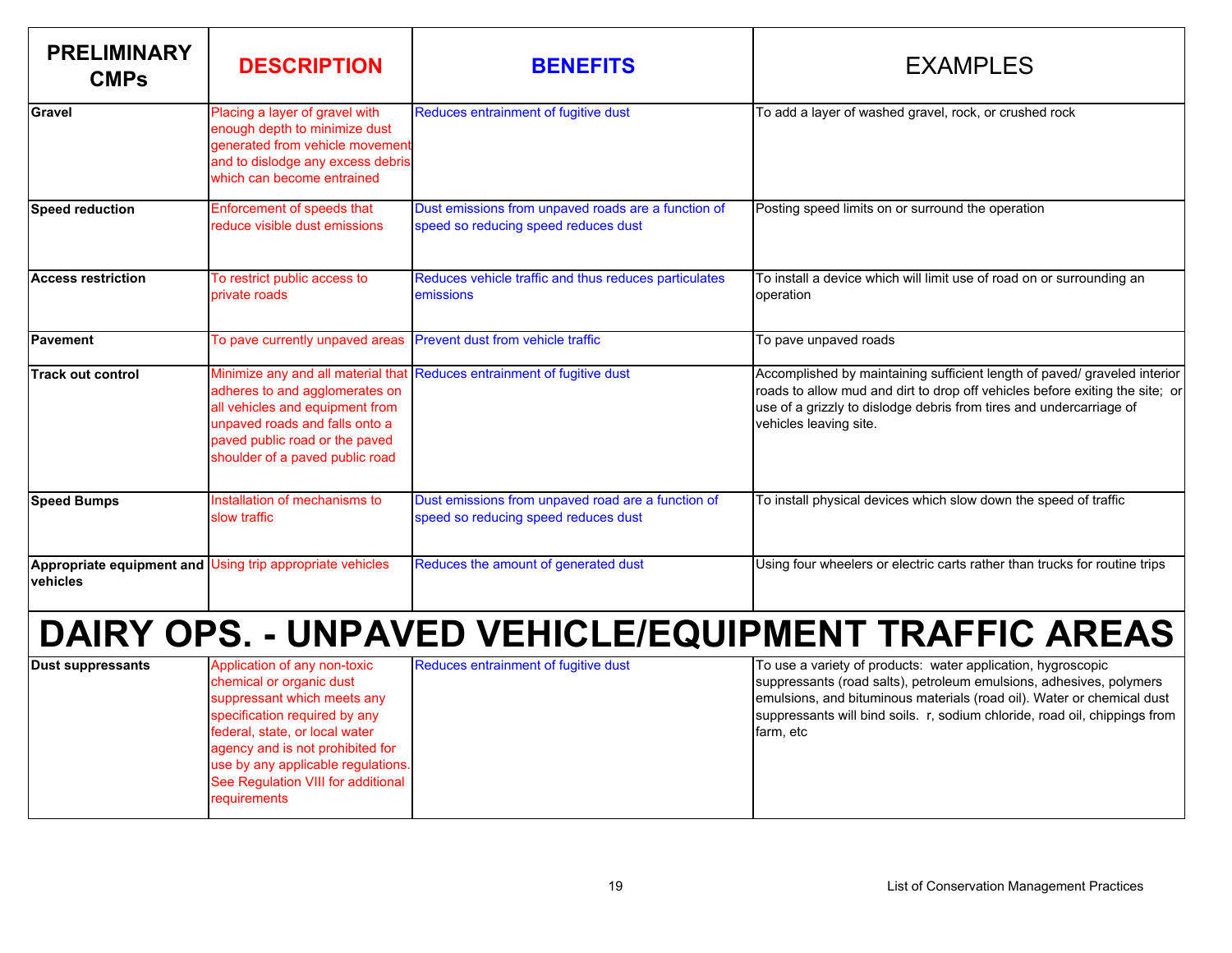| <b>PRELIMINARY</b><br><b>CMPs</b>                                     | <b>DESCRIPTION</b>                                                                                                                                                    | <b>BENEFITS</b>                                                                                                                                                                                                                | <b>EXAMPLES</b>                                                                                                                                                                                                                                                                                 |
|-----------------------------------------------------------------------|-----------------------------------------------------------------------------------------------------------------------------------------------------------------------|--------------------------------------------------------------------------------------------------------------------------------------------------------------------------------------------------------------------------------|-------------------------------------------------------------------------------------------------------------------------------------------------------------------------------------------------------------------------------------------------------------------------------------------------|
| Gravel                                                                | Placing a layer of gravel with<br>enough depth to minimize dust<br>generated from vehicle movement<br>and to dislodge any excess debris<br>which can become entrained | Reduces entrainment of fugitive dust                                                                                                                                                                                           | To add a layer of washed gravel, rock, or crushed rock                                                                                                                                                                                                                                          |
| <b>Access restriction</b>                                             | To restrict public access to<br>private roads                                                                                                                         | Reduces vehicle traffic and thus reduces particulates<br>emissions                                                                                                                                                             | To install a device which will limit use of road on or surrounding an<br>operation                                                                                                                                                                                                              |
| <b>Speed reduction</b>                                                | Enforcement of speeds that<br>reduce visible dust emissions                                                                                                           | Dust emissions from unpaved roads are a function of<br>speed so reducing speed reduces dust                                                                                                                                    | Posting speed limits on or surround the operation                                                                                                                                                                                                                                               |
| Pavement                                                              | To pave currently unpaved areas                                                                                                                                       | Prevent dust from vehicle traffic                                                                                                                                                                                              | To pave unpaved roads                                                                                                                                                                                                                                                                           |
| Appropriate equipment and Using trip appropriate vehicles<br>vehicles |                                                                                                                                                                       | Reduces the amount of generated dust                                                                                                                                                                                           | Using four wheelers or electric carts rather than trucks for routine trips                                                                                                                                                                                                                      |
|                                                                       |                                                                                                                                                                       | <b>FEEDLOT OPERATIONS - PENS/MANURE HANDLING</b>                                                                                                                                                                               |                                                                                                                                                                                                                                                                                                 |
| <b>Sprinkle</b>                                                       | Ensure adequate pen surface<br>moisture level to prevent visible<br>dust emissions                                                                                    | Stabilizes soil surface allowing for fugitive dust reduction<br>Sprinkling provides higher moisture content and causes<br>soil compaction rather than loose, dry dirt being kicked<br>up in the air by animal movement action. | Installation of sprinklers or other watering devices to maintain an<br>adequate moisture level                                                                                                                                                                                                  |
| <b>Frequent scraping and or</b><br>manure removal                     | Removal of powdery dust                                                                                                                                               | Reduces potential for dust disturbance caused by<br>animal's hoof action by maintaining minimal amount of<br>dry dust.                                                                                                         | Prevent build up of powdery dust in designated areas                                                                                                                                                                                                                                            |
| Fibrous layer in working<br>areas (for alley, etc.)                   | Addition of fibrous material to<br>areas                                                                                                                              | Prevents dust disturbance.                                                                                                                                                                                                     | Adding wood chips or other materials to sorting alleys and high traffic<br>areas to hold moisture and keep down dust disturbance, and putting<br>damp manure solids right off of the separator into the heifer pens on a<br>daily basis and working it with a rotary harrow. Applies to heifers |
| <b>Pull-type Manure</b><br>harvesting equipment                       | Using a piece of equipment to<br>leave an even corral surface                                                                                                         | Stabilizes soil surface allowing for fugitive dust reduction<br>by avoiding floor depression for dust accumulation and<br>accumulation of dry soil/manure.                                                                     | Piece of equipment should allow operators to leave an even corral<br>surface of compacted manure on top of the soil. Pulling blades will do<br>better than pushing blades                                                                                                                       |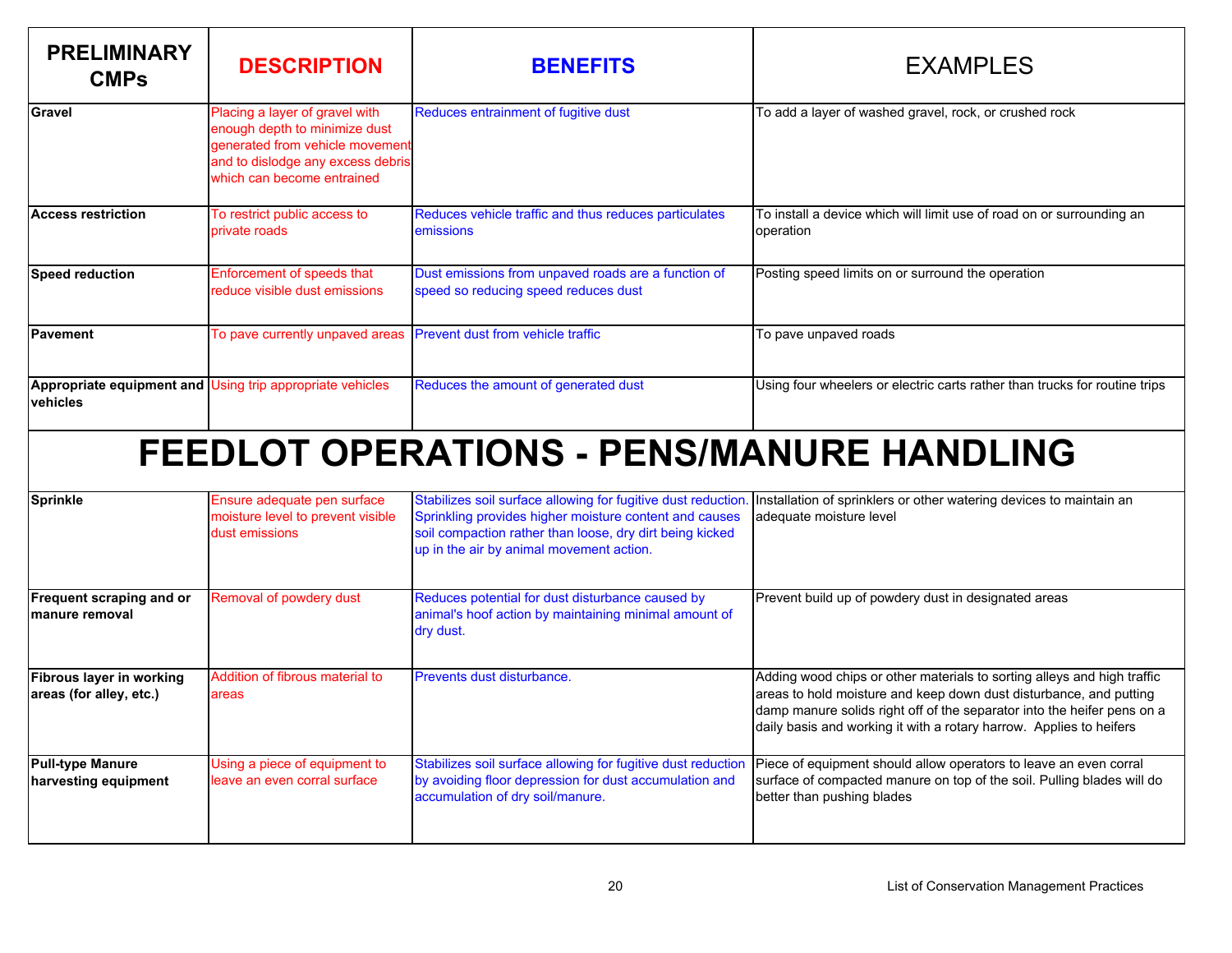| <b>PRELIMINARY</b><br><b>CMPs</b>               | <b>DESCRIPTION</b>                                                                                                                                                                                                                                                                               | <b>BENEFITS</b>                                                                                                                                                     | <b>EXAMPLES</b>                                                                                                                                                                                                                                                                                          |
|-------------------------------------------------|--------------------------------------------------------------------------------------------------------------------------------------------------------------------------------------------------------------------------------------------------------------------------------------------------|---------------------------------------------------------------------------------------------------------------------------------------------------------------------|----------------------------------------------------------------------------------------------------------------------------------------------------------------------------------------------------------------------------------------------------------------------------------------------------------|
| Shade for animal                                | Animals in open pens will loaf in<br>shade areas increasing stocking<br>density and reducing dust                                                                                                                                                                                                | Reduction in amount of generated dust by retaining<br>moisture.                                                                                                     | Providing shaded areas for animals to loaf in                                                                                                                                                                                                                                                            |
|                                                 |                                                                                                                                                                                                                                                                                                  |                                                                                                                                                                     | <b>FEEDLOT OPERATIONS - OVERALL MANAGEMENT/FEEDING</b>                                                                                                                                                                                                                                                   |
| <b>Bulk materials control</b>                   | Minimize visible dust emissions<br>from bulk materials                                                                                                                                                                                                                                           | Reduces entrainment of fugitive dust                                                                                                                                | To apply water or suitable chemical/organic, or cover the bulk materials<br>with tarps, plastic or suitable material, or construct wind barriers such as<br>a 3-sided structure surrounding the bulk materials (e.g.: feed commodity<br>story barns)                                                     |
| Feeding near dusk                               | Feeding during evening hours                                                                                                                                                                                                                                                                     | Reduce dust-generating behaviors. For example, animals<br>tend to play when temperature cools off. By feeding<br>them at a later time breaks that activity pattern. | Feeding animals during the evening hours when conditions will generate<br>less dust                                                                                                                                                                                                                      |
| Wet feed during mixing                          | To increase moisture feed levels                                                                                                                                                                                                                                                                 | Ability to avoid excessive dust                                                                                                                                     | Addition of water or moist supplements to reduce the amount of<br>generated dust                                                                                                                                                                                                                         |
| <b>Place wet material in</b><br>feedwagon first | Mix wet feed with dry feed for<br>suppression                                                                                                                                                                                                                                                    | Ability to avoid excessive dust                                                                                                                                     | Place wet material into feedwagon fist to suppress dust generation                                                                                                                                                                                                                                       |
| Downwind shelterbelts/<br>boundary trees        | Planting rows of vegetation<br>around facility and surrounding to<br>create a barrier for air exiting from<br>the facility                                                                                                                                                                       | Reduces windblown dust                                                                                                                                              | Use of perimeter barriers or vegetation to disrupt the wind flow                                                                                                                                                                                                                                         |
| <b>FEEDLOT OPERATIONS - UNPAVED ROADS</b>       |                                                                                                                                                                                                                                                                                                  |                                                                                                                                                                     |                                                                                                                                                                                                                                                                                                          |
| <b>Dust suppressants</b>                        | Application of any non-toxic<br>chemical or organic dust<br>suppressant which meets any<br>specification required by any<br>federal, state, or local water<br>agency and is not prohibited for<br>use by any applicable regulations.<br>See Regulation VIII for additional<br><u>aquirements</u> | Reduces entrainment of fugitive dust                                                                                                                                | To use a variety of products: water application, hygroscopic<br>suppressants (road salts), petroleum emulsions, adhesives, polymers<br>emulsions, and bituminous materials (road oil). Water or chemical dust<br>suppressants will bind soils. r, sodium chloride, road oil, chippings from<br>farm, etc |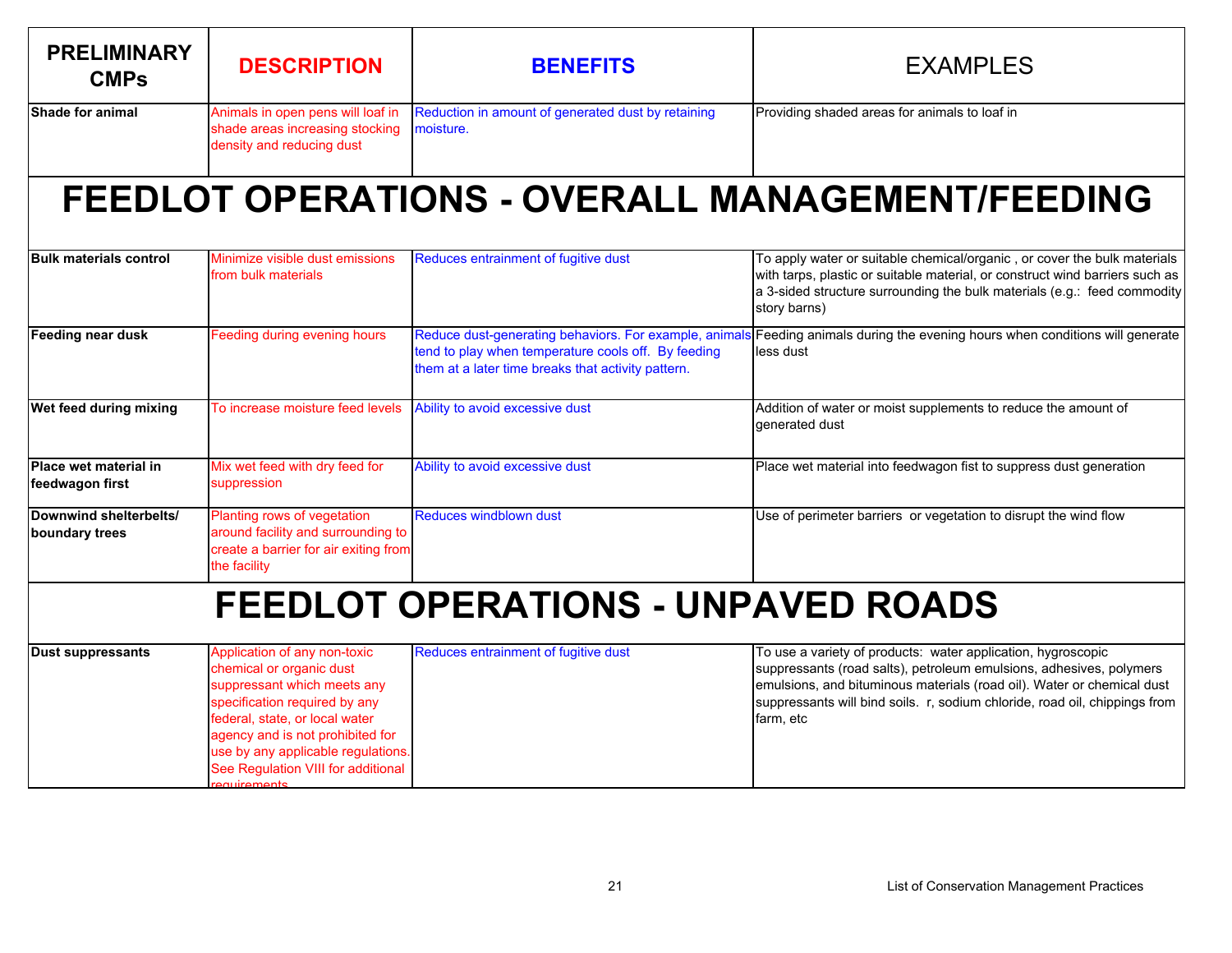| <b>PRELIMINARY</b><br><b>CMPs</b>                                      | <b>DESCRIPTION</b>                                                                                                                                                                                                                                                                        | <b>BENEFITS</b>                                                                             | <b>EXAMPLES</b>                                                                                                                                                                                                                                                                                          |  |
|------------------------------------------------------------------------|-------------------------------------------------------------------------------------------------------------------------------------------------------------------------------------------------------------------------------------------------------------------------------------------|---------------------------------------------------------------------------------------------|----------------------------------------------------------------------------------------------------------------------------------------------------------------------------------------------------------------------------------------------------------------------------------------------------------|--|
| Gravel                                                                 | Placing a layer of gravel with<br>enough depth to minimize dust<br>generated from vehicle movement<br>and to dislodge any excess debris<br>which can become entrained                                                                                                                     | Reduces entrainment of fugitive dust                                                        | To add a layer of washed gravel, rock, or crushed rock                                                                                                                                                                                                                                                   |  |
| <b>Access restriction</b>                                              | To restrict public access to<br>private roads                                                                                                                                                                                                                                             | Reduces vehicle traffic and thus reduces particulates<br>emissions                          | To install a device which will limit use of road on or surrounding an<br>operation                                                                                                                                                                                                                       |  |
| <b>Speed reduction</b>                                                 | Enforcement of speeds that<br>reduce visible dust emissions                                                                                                                                                                                                                               | Dust emissions from unpaved roads are a function of<br>speed so reducing speed reduces dust | Posting speed limits on or surround the operation                                                                                                                                                                                                                                                        |  |
| <b>Pavement</b>                                                        | To pave currently unpaved areas                                                                                                                                                                                                                                                           | Prevent dust from vehicle traffic                                                           | To pave unpaved roads                                                                                                                                                                                                                                                                                    |  |
| <b>Track out control</b>                                               | Minimize any and all material that<br>adheres to and agglomerates on<br>all vehicles and equipment from<br>unpaved roads and falls onto a<br>paved public road or the paved<br>shoulder of a paved public road                                                                            | Reduces entrainment of fugitive dust                                                        | Accomplished by maintaining sufficient length of paved/ graveled interior<br>roads to allow mud and dirt to drop off vehicles before exiting the site; or<br>use of a grizzly to dislodge debris from tires and undercarriage of<br>vehicles leaving site.                                               |  |
| vehicles                                                               | Appropriate equipment and Using trip appropriate vehicles                                                                                                                                                                                                                                 | Reduces the amount of generated dust                                                        | Using four wheelers or electric carts rather than trucks for routine trips                                                                                                                                                                                                                               |  |
| FEEDLOT OPERATIONS - UNPAVED VEHICLE/EQUIPMENT<br><b>TRAFFIC AREAS</b> |                                                                                                                                                                                                                                                                                           |                                                                                             |                                                                                                                                                                                                                                                                                                          |  |
| <b>Dust suppressants</b>                                               | Application of any non-toxic<br>chemical or organic dust<br>suppressant which meets any<br>specification required by any<br>federal, state, or local water<br>agency and is not prohibited for<br>use by any applicable regulations.<br>See Regulation VII for additional<br>requirements | Reduces entrainment of fugitive dust                                                        | To use a variety of products: water application, hygroscopic<br>suppressants (road salts), petroleum emulsions, adhesives, polymers<br>emulsions, and bituminous materials (road oil). Water or chemical dust<br>suppressants will bind soils. r, sodium chloride, road oil, chippings from<br>farm, etc |  |